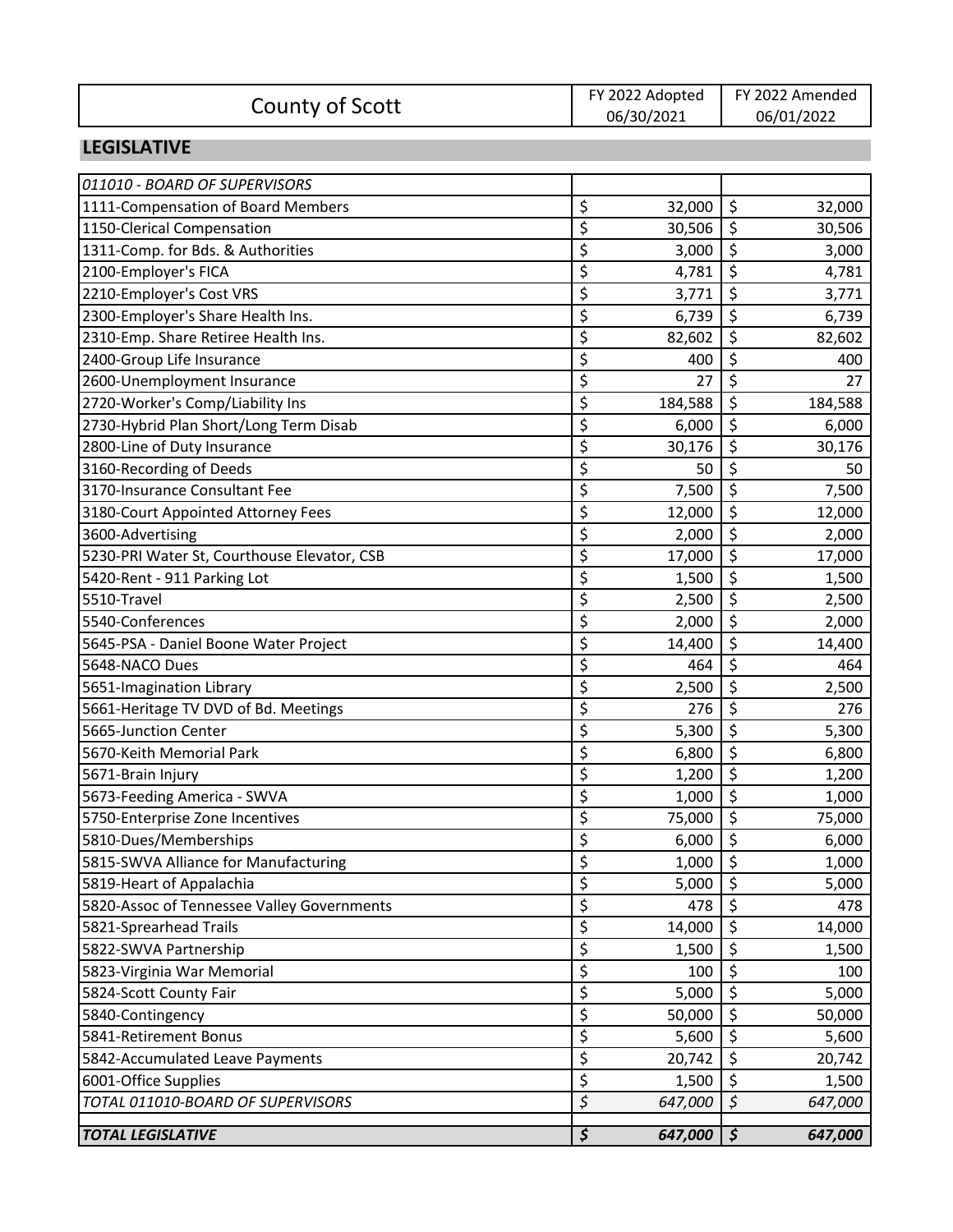### **GENERAL/FINANCIAL ADMINISTRATION**

| 012110 - County Administrator         |                  |         |                                 |         |
|---------------------------------------|------------------|---------|---------------------------------|---------|
| 1100-Department Salaries              | \$               | 150,409 | \$                              | 150,409 |
| 1101-Temp Salary                      | \$               |         | $\overline{\xi}$                | 36,500  |
| 2100-FICA                             | \$               | 11,506  | \$                              | 11,506  |
| 2210 Employer's Cost VRS              | \$               | 18,590  | $\overline{\xi}$                | 18,590  |
| 2300-Employer's Cost Health Insurance | \$               | 15,918  | $\overline{\boldsymbol{\zeta}}$ | 15,918  |
| 2400-Group Life Insurance             | \$               | 1,971   | \$                              | 1,971   |
| 2600-Unemployment Insurance           | \$               | 54      | \$                              | 54      |
| 3110-Pre-employment Physical          | \$               | 500     | \$                              | 500     |
| 5120-Postage                          | \$               | 4,000   | $\overline{\xi}$                | 4,000   |
| 5230-Telephone                        | \$               | 1,000   | \$                              | 1,000   |
| 5240-Telecommunications-Internet      | \$               | 35      | \$                              | 35      |
| 5410-Lease of Copy/Postage Machine    | \$               | 5,600   | \$                              | 5,600   |
| 5510-Travel                           | \$               | 500     | \$                              | 500     |
| 5540-Conferences/Training             | \$               | 4,000   | \$                              | 4,000   |
| 5810-Dues&Subscriptions               | \$               | 220     | \$                              | 220     |
| 5840-Contingency                      | \$               | 1,000   | $\overline{\xi}$                | 1,000   |
| 6001-Office Supplies                  | \$               | 1,000   | \$                              | 1,000   |
| 6008-Vehicle Equipment/Fuel           | \$               | 4,000   | $\overline{\xi}$                | 4,000   |
| Total 12110 County Administrator      | \$               | 220,303 | $\overline{\xi}$                | 256,803 |
|                                       |                  |         |                                 |         |
| 012210 - County Attorney              |                  |         |                                 |         |
| 1100-Department Salaries              | \$               | 113,174 | \$                              | 113,174 |
| 2100-Employer's FICA                  | \$               | 8,658   | \$                              | 8,658   |
| 2210-Employer's VRS                   | \$               | 13,988  | \$                              | 13,988  |
| 2300-Employer's Health Insurance      | \$               | 9,353   | $\overline{\boldsymbol{\zeta}}$ | 9,353   |
| 2400-Group Life Insurance             | \$               | 1,483   | \$                              | 1,483   |
| 2600-Unemployment Insurance           | \$               | 27      | $\overline{\xi}$                | 27      |
| 3170-Special Services                 | \$               | 100     | \$                              | 100     |
| 3310-Maintenance Office Equipment     | \$               | 100     | \$                              | 100     |
| 5210-Postage                          | \$               | 50      | \$                              | 50      |
| 5230-Telephone                        | \$               | 50      | $\overline{\xi}$                | 50      |
| 5510-Travel                           | \$               | 900     | \$                              | 900     |
| 5810-Dues & Subscriptions             | \$               | 3,000   | \$                              | 3,000   |
| 6001-Office Supplies                  | \$               | 300     | \$                              | 300     |
| Total 12110 County Attorney           | \$               | 151,183 | $\boldsymbol{\zeta}$            | 151,183 |
|                                       |                  |         |                                 |         |
| 012230 - Auditing                     |                  |         |                                 |         |
| 3120-Audit                            | \$               | 40,500  | \$                              | 40,500  |
| 3121-Financial Statements             | \$               | 24,000  | \$                              | 24,000  |
| Total 12230 Auditing                  | $\overline{\xi}$ | 64,500  | $\overline{\mathcal{L}}$        | 64,500  |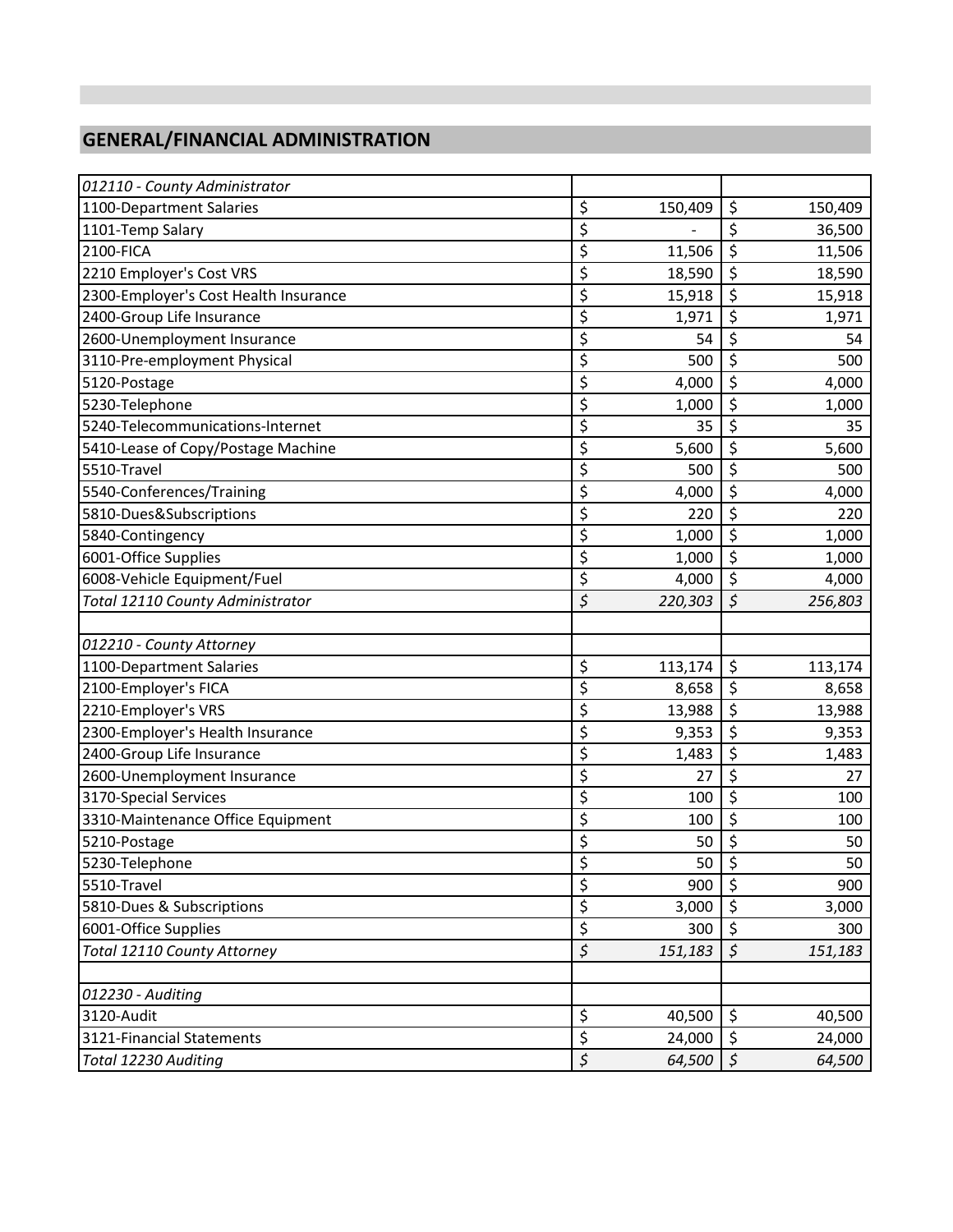| 012310 - Commissioner of Revenue        |                  |         |                         |         |
|-----------------------------------------|------------------|---------|-------------------------|---------|
| 1100-Department Salaries                | \$               | 174,268 | \$                      | 174,268 |
| 2100-Employer's FICA                    | \$               | 13,331  | \$                      | 13,331  |
| 2210-Employer's VRS                     | \$               | 21,539  | \$                      | 21,539  |
| 2300-Employer's Health Insurance        | \$               | 38,755  | \$                      | 38,755  |
| 2400-Group Life Insurance               | \$               | 2,282   | \$                      | 2,282   |
| 2600-Unemployment Insurance             | \$               | 108     | \$                      | 108     |
| 3180-Computer Programming Service       | \$               | 4,500   | \$                      | 4,500   |
| 3191-NADA Auto Valuing Service          | \$               | 3,000   | \$                      | 3,000   |
| 3310-Maintenance of Office Equipment    | \$               | 3,000   | \$                      | 3,000   |
| 5210-Postage                            | \$               | 400     | $\overline{\xi}$        | 400     |
| 5230-Telephone/Connectivity             | \$               | 60      | \$                      | 60      |
| 5290-On-line Real Estate Records        | \$               | 5,000   | \$                      | 5,000   |
| 5810-Dues & Subscriptions               | \$               | 600     | $\overline{\mathsf{S}}$ | 600     |
| 6001-Office Supplies                    | \$               | 1,600   | \$                      | 1,600   |
| 6008-Gasoline                           | \$               | 400     | \$                      | 400     |
| Total 12310 Commissioner of Revenue     | \$               | 268,843 | $\overline{\xi}$        | 268,843 |
|                                         |                  |         |                         |         |
| 012320 - Reassessment of Property       |                  |         |                         |         |
| 1100-Salaries Equalization Board        | \$               | 15,000  | \$                      | 30,000  |
| 1150-Salaries BOE Clerical              | \$               |         | \$                      | 6,000   |
| 2100-FICA                               | \$               | 1,148   | $\overline{\xi}$        | 1,148   |
| 3170-Reassessment Costs                 | \$               | 143,000 | \$                      | 143,000 |
| 5230-Telephone                          | \$               | 1,000   | \$                      | 1,000   |
| 5510-Travel                             | \$               | 1,000   | \$                      | 1,000   |
| 5540-Training                           | \$               | 1,000   | \$                      | 2,000   |
| 5890-Misc Equaliziation Board Costs     | \$               | 1,000   | \$                      | 3,000   |
| Total 012320 - Reassessment of Property | $\overline{\xi}$ | 163,148 | $\overline{\xi}$        | 187,148 |
|                                         |                  |         |                         |         |
| 012410 - Treasurer                      |                  |         |                         |         |
| 1100-Department Salaries                | \$               | 146,350 | \$                      | 146,350 |
| 1700-Co and Comp Bd (temp fund) emp     | \$               | 17,313  | \$                      | 17,313  |
| 2100-FICA                               | \$               | 12,586  | \$                      | 12,586  |
| 2210-Employer's Cost VRS                | \$               | 20,335  | \$                      | 20,335  |
| 2300-Employer's Cost Health Insurance   | \$               | 22,663  | \$                      | 22,663  |
| 2400-Group Life Insurance               | \$               | 2,155   | \$                      | 2,155   |
| 2600-Unemployment Insurance             | \$               | 108     | \$                      | 108     |
| 3160-DMV Stop Fees                      | \$               | 12,000  | \$                      | 12,000  |
| 3320-Service Contracts                  | \$               | 4,400   | \$                      | 4,400   |
| 3500-Printing Tax Tickets               | \$               | 8,000   | \$                      | 8,000   |
| 3600-Advertising                        | \$               | 500     | \$                      | 500     |
| 5210-Postage                            | \$               | 15,000  | \$                      | 15,000  |
| 5510-Travel                             | \$               | 300     | \$                      | 300     |
| 5540-Conferences/Travel                 | \$               | 250     | \$                      | 250     |
| 5810-Dues/Subscriptions                 | \$               | 400     | \$                      | 400     |
| 6001-Office Supplies                    | \$               | 2,000   | \$                      | 2,000   |
| Total 12410 Treasurer                   | $\overline{\xi}$ | 264,360 | $\boldsymbol{\zeta}$    | 264,360 |
|                                         |                  |         |                         |         |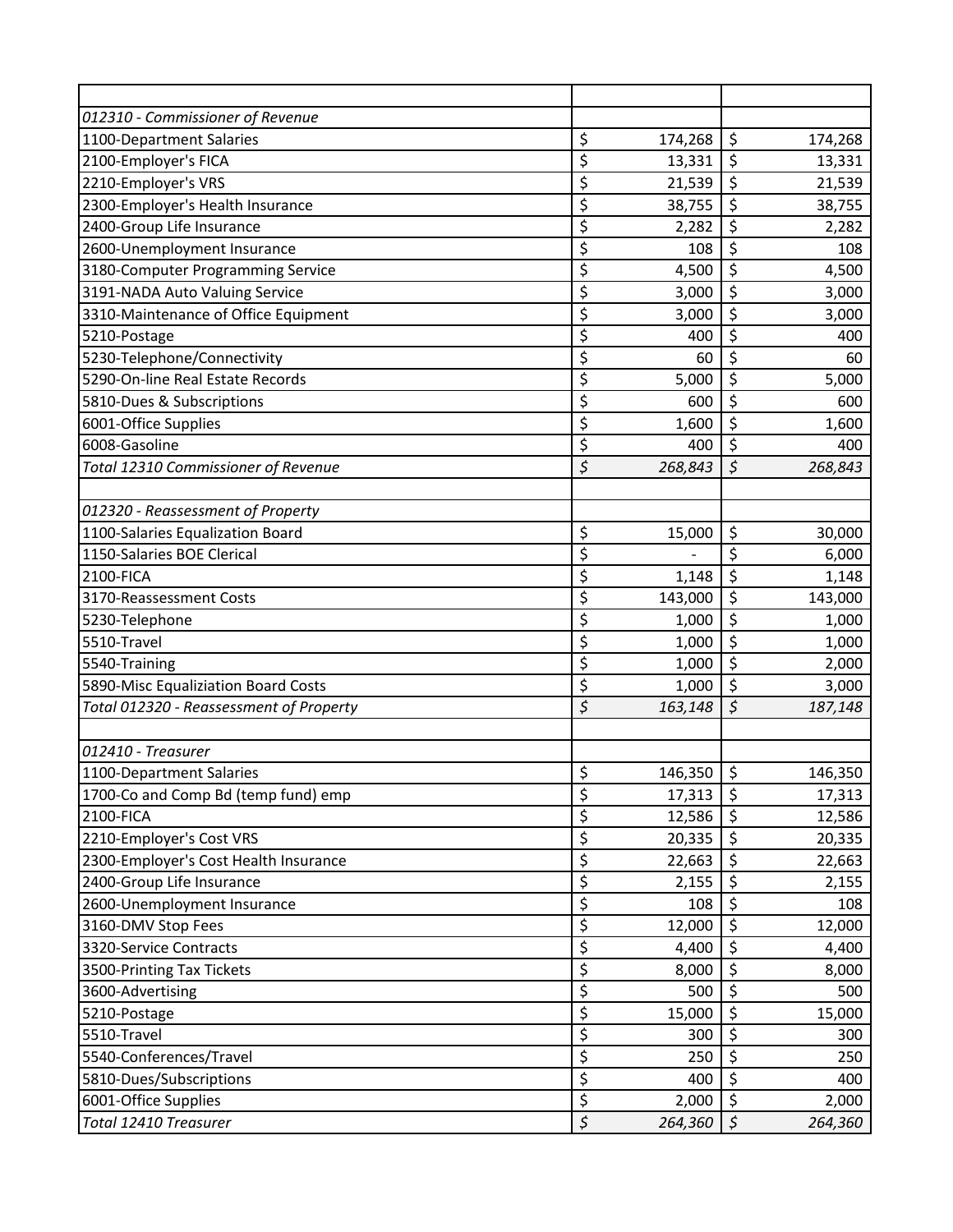| 012430 - Central Accounting                    |                          |           |                                 |           |
|------------------------------------------------|--------------------------|-----------|---------------------------------|-----------|
| 1100-Department Salaries                       | \$                       | 79,782    | \$                              | 79,782    |
| 2100-FICA                                      | \$                       | 6,104     | \$                              | 6,104     |
| 2210-Employer's Cost VRS                       | \$                       | 6,876     | $\overline{\xi}$                | 6,876     |
| 2300-Employer's Share Health Insurance         | \$                       | 6,739     | \$                              | 6,739     |
| 2400-Group Life Insurance                      | \$                       | 729       | \$                              | 729       |
| 2600-Unemployment Insurance                    | \$                       | 53        | \$                              | 53        |
| 3320-Contracted Maintenance                    | \$                       | 7,300     | \$                              | 7,300     |
| 5540-Training/Travel                           | \$                       | 350       | \$                              | 350       |
| 6001-Office Supplies                           | \$                       | 3,500     | $\overline{\xi}$                | 3,500     |
| <b>Total 12430 Central Accounting</b>          | \$                       | 111,433   | $\overline{\mathcal{S}}$        | 111,433   |
|                                                |                          |           |                                 |           |
| 012530 - Central Purchasing                    |                          |           |                                 |           |
| 1100-Department Salaries                       | \$                       | 85,168    | \$                              | 85,168    |
| 2100-FICA                                      | \$                       | 6,516     | \$                              | 6,516     |
| 2210-Employer's Cost VRS                       | \$                       | 10,527    | \$                              | 10,527    |
| 2300-Employer's Share Health Insurance         | \$                       | 31,842    | $\overline{\xi}$                | 31,842    |
| 2400-Group Life Insurance                      | \$                       | 1,116     | \$                              | 1,116     |
| 2600-Unemployment Insurance                    | \$                       | 54        | \$                              | 54        |
| 3320-Contracted Maintenance                    | \$                       | 849       | \$                              | 849       |
| 5810-Dues/Subscriptions                        | \$                       | 145       | \$                              | 145       |
| 6001-Office Supplies                           | \$                       | 1,300     | $\overline{\xi}$                | 1,300     |
| <b>Total 12530 Central Purchasing</b>          | \$                       | 137,517   | $\zeta$                         | 137,517   |
|                                                |                          |           |                                 |           |
| 012540 - Information Systems Manager           |                          |           |                                 |           |
| 1100-Department Salaries                       | \$                       | 101,586   | \$                              | 101,586   |
| 2100-FICA                                      | \$                       | 7,771     | \$                              | 7,771     |
| 2210-Employer's VRS                            | \$                       | 12,556    | $\overline{\varsigma}$          | 12,556    |
| 2300-Employer's Share Health Insurance         | $\overline{\mathcal{L}}$ | 22,657    | $\overline{\xi}$                | 22,657    |
| 2400-Group Life Insurance                      | \$                       | 1,331     | \$                              | 1,331     |
| 2600-Unemployment Insurance                    | \$                       | 54        | \$                              | 54        |
| 3180-Computer Programming Service              | \$                       | 9,000     | \$                              | 9,000     |
| 3310-Repairs/Maintenance                       | \$                       | 7,000     | \$                              | 7,000     |
| 3320-Software Maintenance                      | \$                       | 4,200     | \$                              | 4,200     |
| 5230-Telephone                                 | \$                       | 1,000     | \$                              | 1,000     |
| 5810-Dues/Subscriptions                        | \$                       | 400       | \$                              | 400       |
| 6001-Office Supplies                           | \$                       | 300       | $\overline{\boldsymbol{\zeta}}$ | 300       |
| 6008-Vehicle Equipment/Supplies/Fuel           | \$                       | 500       | \$                              | 500       |
| 8102-Capital Outlay                            | \$                       | 13,200    | \$                              | 13,200    |
| <b>Total 12540 Information Systems Manager</b> | $\overline{\xi}$         | 181,555   | $\overline{\xi}$                | 181,555   |
|                                                |                          |           |                                 |           |
| TOTAL GENERAL/FINANCIAL ADMIN.                 | $\boldsymbol{\zeta}$     | 1,562,842 | $\vert \mathfrak{s} \vert$      | 1,623,342 |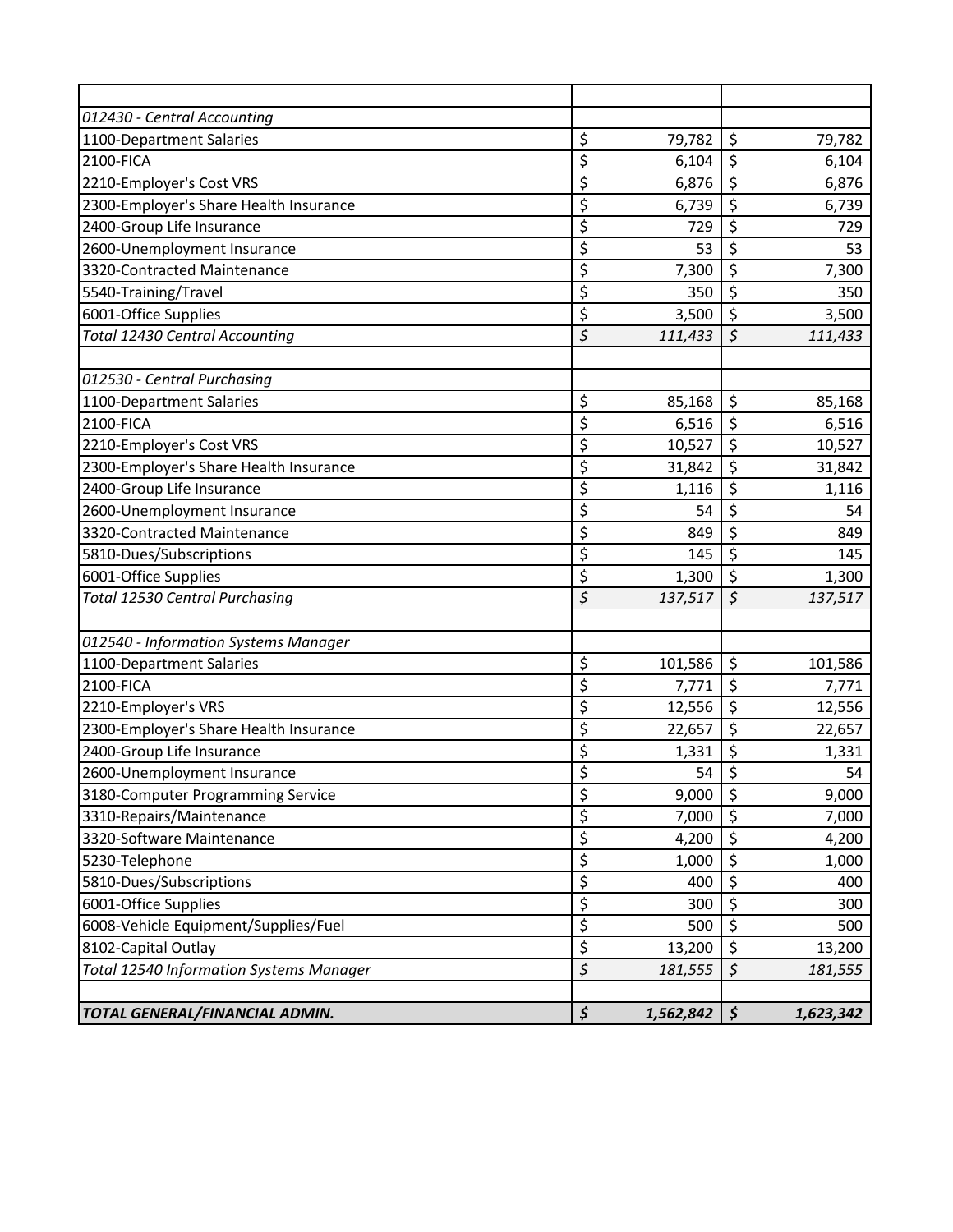#### **013000 - BOARD OF ELECTIONS**

| <b>TOTAL BOARD OF ELECTIONS</b>                 | \$               | 261,621 | $\boldsymbol{\zeta}$   | 261,621 |
|-------------------------------------------------|------------------|---------|------------------------|---------|
|                                                 |                  |         |                        |         |
| Total 13200 Registrar                           | $\overline{\xi}$ | 168,361 | $\overline{\xi}$       | 168,361 |
| 6001-Office Supplies                            | \$               | 1,500   | \$                     | 1,500   |
| 5810-Dues & Subscriptions                       | \$               | 250     | $\overline{\xi}$       | 250     |
| 5540-Conferences                                | \$               | 710     | \$                     | 710     |
| 5510-Travel                                     | \$               | 1,650   | \$                     | 1,650   |
| 5240-Internet                                   | \$               | 1,000   | \$                     | 1,000   |
| 5230-Telephone                                  | \$               | 60      | \$                     | 60      |
| 5210-Postage                                    | \$               | 1,000   | \$                     | 1,000   |
| 3600-Advertising                                | \$               | 500     | \$                     | 500     |
| 3310-Repair of Equipment                        | \$               | 500     | \$                     | 500     |
| 2600-Unemployment Insurance                     | \$               | 54      | \$                     | 54      |
| 2400-Group Life Insurance                       | \$               | 1,564   | \$                     | 1,564   |
| 2210-Employer's Cost VRS                        | \$               | 14,759  | \$                     | 14,759  |
| 2100-FICA                                       | \$               | 10,411  | \$                     | 10,411  |
| 1101-Early voting part-time salaries            | \$               | 15,000  | $\overline{\varsigma}$ | 15,000  |
| 1100-Department Salaries                        | \$               | 119,403 | \$                     | 119,403 |
| 013200 - Registrar                              |                  |         |                        |         |
|                                                 |                  |         |                        |         |
| <b>Total 13100 Electoral Board of Officials</b> | \$               | 93,260  | $\varsigma$            | 93,260  |
| 6035-Licensing fee for Elec. Pollbooks          | \$               | 1,800   | \$                     | 1,800   |
| 6030-Delivery of Voting Equipment               | \$               | 7,500   | $\overline{\xi}$       | 7,500   |
| 6023-Voting Machine/Pollbook Batteries          | \$               | 1,000   | \$                     | 1,000   |
| 6021-Voting/Machine Supplies                    | \$               | 2,260   | \$                     | 2,260   |
| 6001-Office Supplies                            | \$               | 1,000   | \$                     | 1,000   |
| 5810-Dues and Subscriptions                     | \$               | 300     | \$                     | 300     |
| 5510-Travel                                     | \$               | 2,500   | \$                     | 2,500   |
| 5420-Rent                                       | \$               | 800     | \$                     | 800     |
| 5230-Telephone                                  | \$               | 350     | \$                     | 350     |
| 5210-Postage                                    | \$               | 1,500   | \$                     | 1,500   |
| 3500-Printing of Ballots                        | \$               | 18,500  | \$                     | 18,500  |
| 3320-Copier Lease/Maintenance                   | \$               | 1,050   | \$                     | 1,050   |
| 3310-Repairs/Maintenance                        | \$               | 900     | $\overline{\xi}$       | 900     |
| 3200-Cont. Svcs./Election Officials             | \$               | 43,000  | $\overline{\xi}$       | 43,000  |
| 3170-Cont. Svcs./Voting Mach. Custodian         | \$               | 2,000   | \$                     | 2,000   |
| 2100-FICA                                       | \$               | 1,800   | \$                     | 1,800   |
| 1311-Compensation/Board Members                 | \$               | 7,000   | \$                     | 7,000   |
| 013100 - Electoral Board of Officials           |                  |         |                        |         |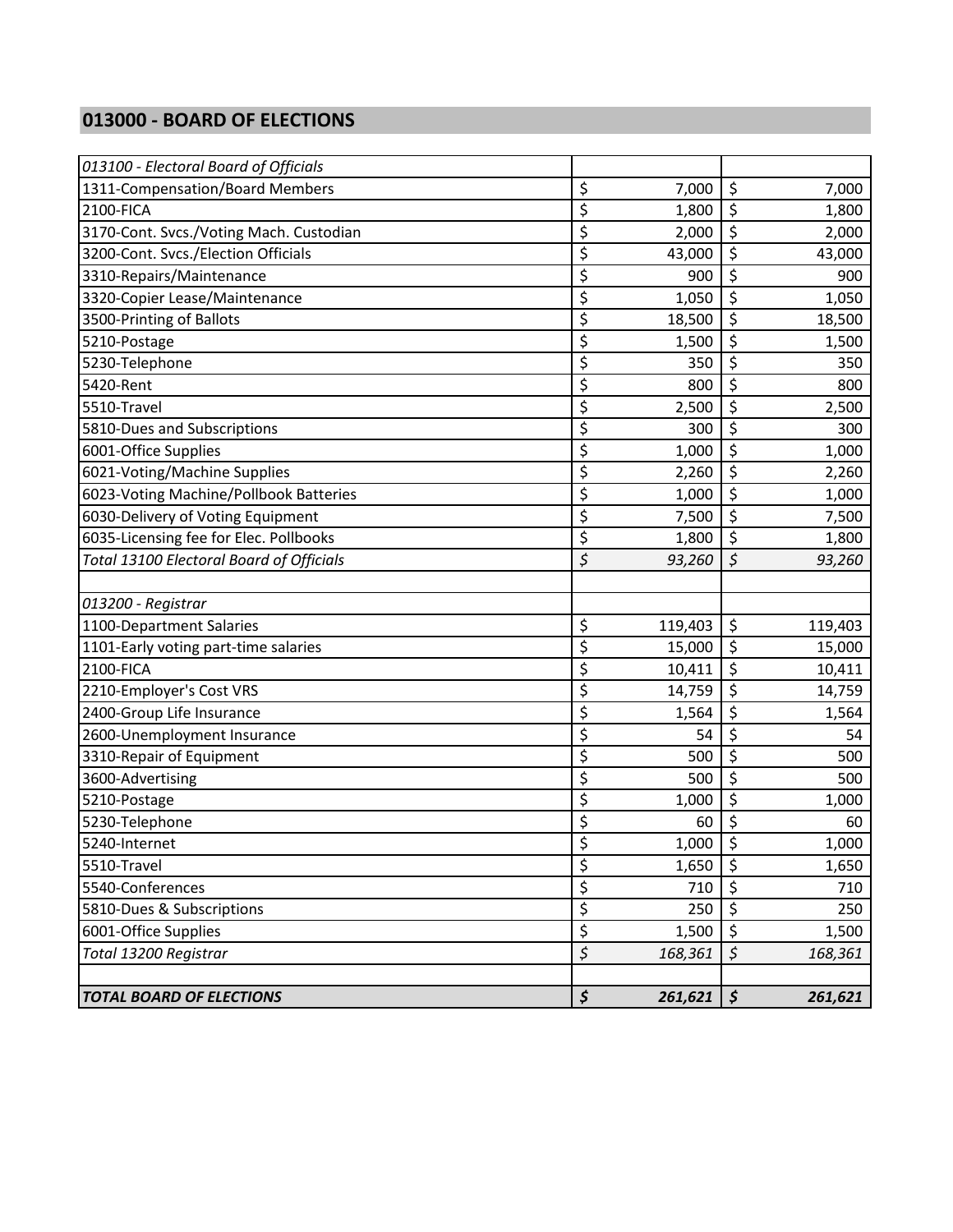# **02 - JUDICIAL ADMINISTRATION**

| <b>COURTS</b>                             |                      |         |                        |         |
|-------------------------------------------|----------------------|---------|------------------------|---------|
|                                           |                      |         |                        |         |
| 021100 - Circuit Court                    |                      |         |                        |         |
| 1100-Department Salaries                  | \$                   | 51,888  | $\zeta$                | 51,888  |
| 2100-FICA                                 | \$                   | 3,969   | \$                     | 3,969   |
| 2210-Employer's Cost VRS                  | \$                   | 6,413   | \$                     | 6,413   |
| 2300-Employer's Share Health Insurance    | \$                   | 6,739   | \$                     | 6,739   |
| 2400-Group Life Insurance                 | \$                   | 680     | \$                     | 680     |
| 2600-Unemployment Insurance               | \$                   | 27      | \$                     | 27      |
| 3000-Jurors/Witnesses/Jury Commission     | \$                   | 1,500   | \$                     | 1,500   |
| 3310-Maintenance of Office Equipment      | \$                   | 1,200   | \$                     | 1,200   |
| 5210-Postage                              | \$                   | 125     | \$                     | 125     |
| 5230-Telephone                            | \$                   | 1,380   | \$                     | 1,380   |
| 5540-Judicial Education                   | \$                   | 8,000   | \$                     | 8,000   |
| 5810-Dues/Subscriptions                   | \$                   | 5,000   | \$                     | 5,000   |
| 6001-Office Supplies                      | \$                   | 1,000   | \$                     | 1,000   |
| 6002-Water                                | \$                   | 225     | \$                     | 225     |
| Total 21100 Circuit Court                 | \$                   | 88,146  | \$                     | 88,146  |
|                                           |                      |         |                        |         |
| 021200 - General District Court           |                      |         |                        |         |
| 5230-Telephone                            | \$                   | 1,200   | \$                     | 1,200   |
| 5410-Equipment Rental                     | \$                   | 2,100   | \$                     | 2,100   |
| 5540-Convention/Education                 | \$                   | 100     | $\overline{\varsigma}$ | 100     |
| 5810-Dues/Subscriptions                   | \$                   | 731     | \$                     | 731     |
| 6001-Office Supplies                      | \$                   | 1,400   | \$                     | 1,400   |
| 6002-Food Supplies                        | \$                   | 100     | \$                     | 100     |
| <b>Total 21200 General District Court</b> | \$                   | 5,631   | \$                     | 5,631   |
|                                           |                      |         |                        |         |
| 021300 - Magistrates                      |                      |         |                        |         |
| 3310-Maintenance of Office Equipment      | \$                   | 225     | \$                     | 225     |
| 5230-Telephone                            | \$                   | 1,200   | \$                     | 1,200   |
| 6001-Office Supplies                      | Ś                    | 600     | $\zeta$                | 600     |
| Total 21300 Magistrates                   | $\boldsymbol{\zeta}$ | 2,025   | $\boldsymbol{\zeta}$   | 2,025   |
| 021500 - Juv & Dom Relations Court-Prob.  |                      |         |                        |         |
| 3800-Care of Inmates                      | \$                   | 202,824 | \$                     | 202,824 |
| 6001-Office Supplies                      | \$                   | 75      | \$                     | 75      |
| Total 21500 Juv & Dom Relations Court     | \$                   | 202,899 | \$                     | 202,899 |
|                                           |                      |         |                        |         |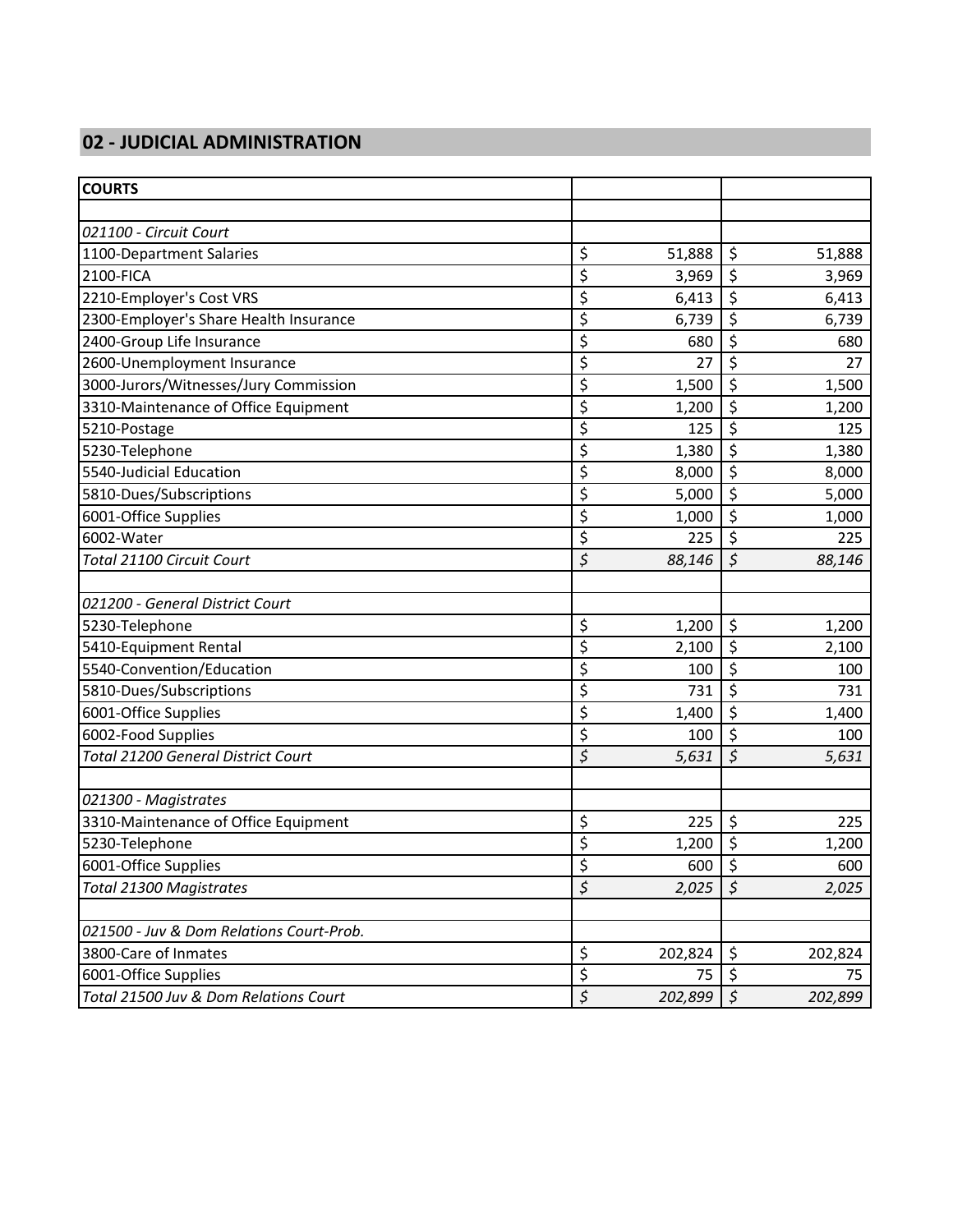| 021600 - Clerk of Circuit Court        |               |               |
|----------------------------------------|---------------|---------------|
| 1100-Department Salaries               | \$<br>361,921 | \$<br>361,921 |
| 2100-FICA                              | \$<br>27,688  | \$<br>27,688  |
| 2210-Employer's Cost VRS               | \$<br>44,733  | \$<br>44,733  |
| 2300-Employer's Share Health Insurance | \$<br>56,353  | \$<br>56,353  |
| 2400-Group Life Insurance              | \$<br>4,741   | \$<br>4,741   |
| 2600-Unemployment Insurance            | \$<br>162     | \$<br>162     |
| 3000-Juror/Witness/Jury Commission     | \$<br>12,000  | \$<br>12,000  |
| 3120-Auditing                          | \$<br>2,300   | \$<br>2,300   |
| 3310-Maintenance of Office Equipment   | \$<br>200     | \$<br>200     |
| 3320-Contracted Maintenance            | \$<br>18,428  | \$<br>18,428  |
| 5210-Postage                           | \$<br>3,300   | \$<br>3,300   |
| 5230-Telephone                         | \$<br>1,500   | \$<br>1,500   |
| 5410-Lease/Rent of Equipment           | \$<br>5,000   | \$<br>5,000   |
| 5540-Travel/Training                   | \$<br>800     | \$<br>800     |
| 5810-Dues/Subscriptions                | \$<br>500     | \$<br>500     |
| 6001-Office Supplies                   | \$<br>6,000   | \$<br>6,000   |
| 6012-Records/Books/Microfilming        | \$<br>2,800   | \$<br>2,800   |
| Total 21600 Clerk of Circuit Court     | \$<br>548,426 | \$<br>548,426 |
|                                        |               |               |
| <b>TOTAL JUDICIAL ADMINISTRATION</b>   | \$<br>847,127 | \$<br>847,127 |

#### **COMMONWEALTH'S ATTY. & GRANTS**

| 022100-Commonwealth's Attorney         |    |         |    |         |
|----------------------------------------|----|---------|----|---------|
| 1100-Department Salaries               | \$ | 589,949 | \$ | 589,949 |
| 2100-FICA                              |    | 45,130  | \$ | 45,130  |
|                                        | Ş  |         |    |         |
| 2210-Employer's Cost VRS               | \$ | 72,917  | \$ | 72,917  |
| 2300-Employer's Share Health Insurance | Ş  | 73,206  | \$ | 73,206  |
| 2400-Group Life Insurance              | \$ | 7,729   | \$ | 7,729   |
| 2600-Unemployment Insurance            |    | 243     | S  | 243     |
| 3160-Criminal Records Search Fees      |    | 150     | Ş  | 150     |
| 3310-Maintenance Office Equipment      | S  | 1,500   | S  | 1,500   |
| 5210-Postage                           | Ş  | 250     | \$ | 250     |
| 5230-Telephone                         | \$ | 1,920   | \$ | 1,920   |
| 5420-Rent                              | \$ | 3,000   | \$ | 3,000   |
| 5510-Conference Travel                 |    | 1,500   | \$ | 2,970   |
| 5810-Dues/Subscriptions                |    | 4,000   | \$ | 4,000   |
| 6001-Office Supplies                   | Ş  | 4,000   | \$ | 4,000   |
| Total 22100 Commonwealth's Attorney    | \$ | 805,494 | Ŝ  | 806,964 |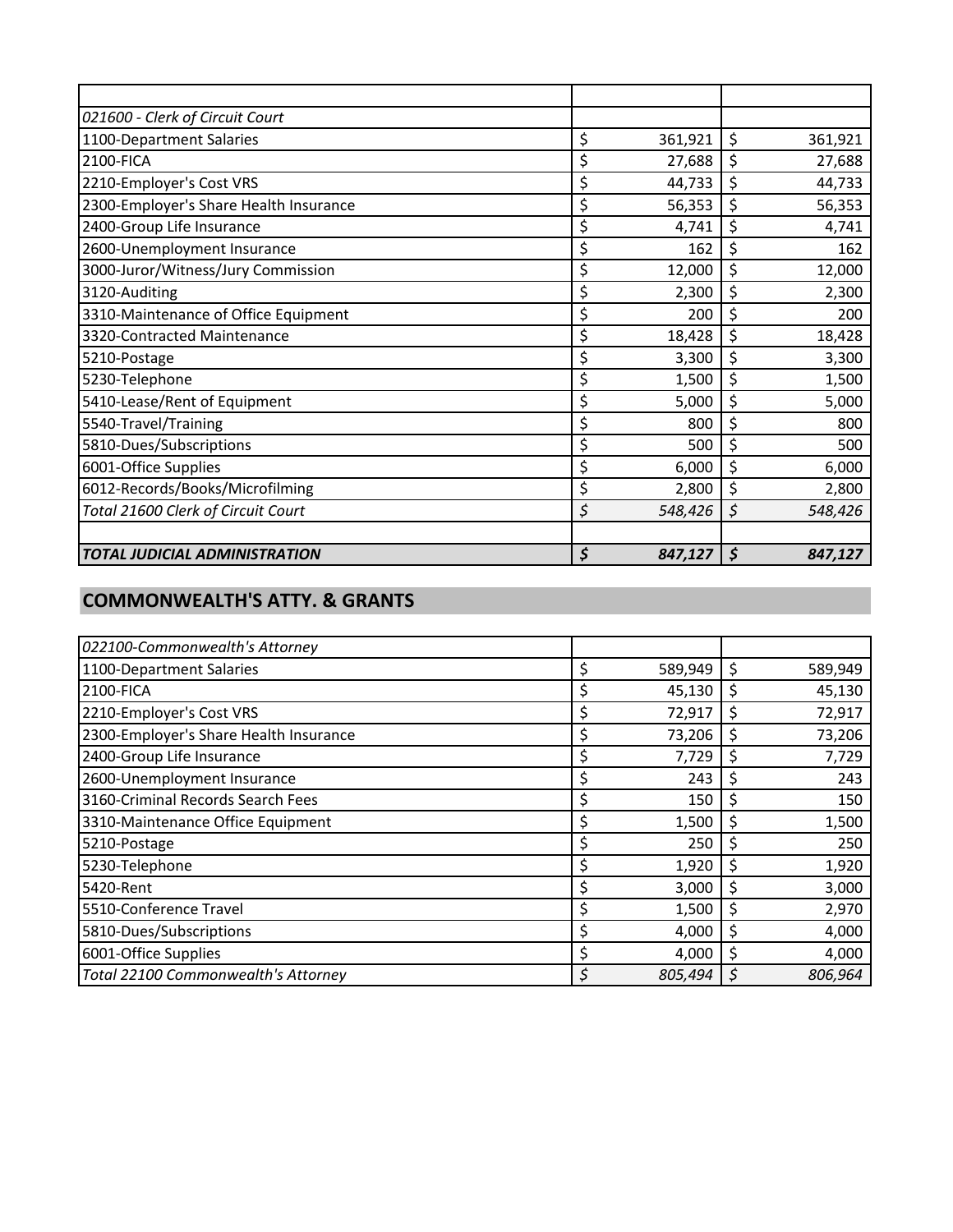| 022156-Victim Witness Assistance Grant           |                          |           |                                 |           |
|--------------------------------------------------|--------------------------|-----------|---------------------------------|-----------|
| 1100-Department Salaries                         | \$                       | 77,000    | $\zeta$                         | 77,000    |
| 2100-FICA                                        | \$                       | 5,891     | \$                              | 5,891     |
| 2210-Employer's Cost VRS                         | \$                       | 10,164    | \$                              | 10,164    |
| 2300-Employer's Share Health Insurance (Co Paid) | \$                       | 9,348     | \$                              | 9,348     |
| 2400-Group Life Insurance                        | \$                       | 1,031     | \$                              | 1,031     |
| 2600-Unemployment Insurance                      | \$                       | 53        | \$                              | 53        |
| 5540-Training/Conferences                        | \$                       | 1,000     | \$                              | 1,000     |
| 6001-Office Supplies                             | \$                       | 1,153     | \$                              | 1,153     |
| Total 22154 Victim Witness Assistance Gr.        | \$                       | 105,640   | $\zeta$                         | 105,640   |
|                                                  |                          |           |                                 |           |
| 022174-VA Sexual & Dom Viol Vic Fund Gr          |                          |           |                                 |           |
| 1100-Salaries - FY22                             | \$                       | 41,802    | \$                              | 41,802    |
| 2100-Employer's FICA                             | \$                       | 3,198     | \$                              | 3,198     |
| 2210-Employer's VRS                              | \$                       | 5,562     | \$                              | 5,562     |
| 2400-Life Insurance                              | \$                       | 590       | \$                              | 590       |
| Total 022172 VA Sex&Dom Viol Vic Fund            | \$                       | 51,152    | $\overline{\mathcal{S}}$        | 51,152    |
|                                                  |                          |           |                                 |           |
| 025000-Community Work Program                    |                          |           |                                 |           |
| 1100-Department Salaries                         | \$                       | 206,051   | \$                              | 206,051   |
| 2100-FICA                                        | \$                       | 15,764    | \$                              | 15,764    |
| 2210-Employer's Cost VRS                         | \$                       | 24,911    | $\overline{\xi}$                | 24,911    |
| 2300-Employer's Health Insurance                 | \$                       | 29,396    | $\varsigma$                     | 29,396    |
| 2400-Group Life Insurance                        | \$                       | 2,640     | \$                              | 2,640     |
| 2600-Unemployment Insurance                      | \$                       | 108       | \$                              | 108       |
| 5230-Telephone                                   | \$                       | 1,300     | \$                              | 1,300     |
| 6001-Office Supplies                             | \$                       | 5,800     | $\overline{\mathsf{S}}$         | 5,800     |
| 6008-Fuel                                        | \$                       | 2,000     | \$                              | 2,000     |
| 6009-Vehicle Repair/Maintenance                  | $\overline{\mathcal{S}}$ | 1,000     | $\overline{\boldsymbol{\zeta}}$ | 1,000     |
| Total 025000 Community Work Program              | \$                       | 288,970   | \$                              | 288,970   |
|                                                  |                          |           |                                 |           |
| <b>TOTAL COMMOWEALTH'S ATTY &amp; GR</b>         | \$                       | 1,251,256 | $\boldsymbol{\zeta}$            | 1,252,726 |

### **03 - PUBLIC SAFETY**

| 031158 VAW Outreach          |  |        |        |
|------------------------------|--|--------|--------|
| 1100-Salaries July to Dec 21 |  | 13,772 | 13,772 |
| <b>2100-FICA</b>             |  | 1,054  | 1,054  |
| 2210-Employer's Cost VRS     |  | 2,009  | 2,009  |
| 2400-Group Life Insurance    |  | 181    | 181    |
| 2600-Unemployment Insurance  |  |        |        |
| Total 31152 VAW Outreach     |  | 17,043 | 17,043 |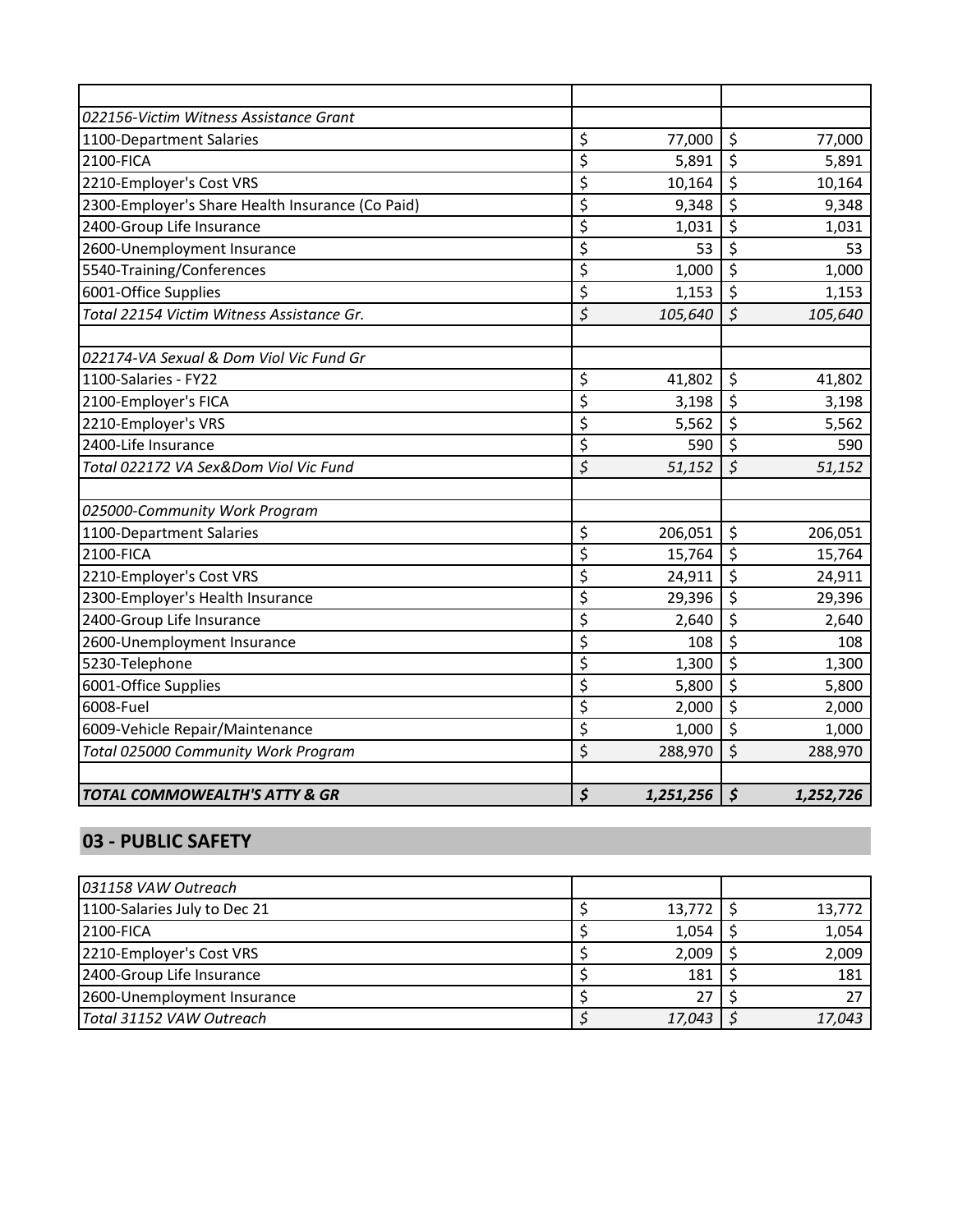| 031159 VAW Outreach                      |                  |           |                                 |           |
|------------------------------------------|------------------|-----------|---------------------------------|-----------|
| 1100-Salaries Jan-June 22                | \$               | 13,772    | \$                              | 13,772    |
| 2100-FICA                                | \$               | 1,054     | \$                              | 1,054     |
| 2210-Employer's Cost VRS                 | \$               | 2,009     | $\overline{\xi}$                | 2,009     |
| 2400-Group Life Insurance                | \$               | 181       | $\overline{\xi}$                | 181       |
| Total 031153 VAW Outreach                | \$               | 17,016    | \$                              | 17,016    |
|                                          |                  |           |                                 |           |
| 031200 Sheriff's Office                  |                  |           |                                 |           |
| 1100-Department Salaries                 | \$               | 1,497,796 | \$                              | 1,497,796 |
| 1101-County Funded Full-Time Employee    | \$               | 41,370    | \$                              | 41,370    |
| 1120-Emergency Duty                      | \$               | 12,000    | $\overline{\xi}$                | 12,000    |
| 1300-Part-time Salaries/Forestry Service | \$               | 4,840     | \$                              | 4,840     |
| 1310-Drug Task Force Overtime            | \$               | 17,000    | $\overline{\xi}$                | 17,000    |
| 2100-FICA                                | \$               | 119,851   | \$                              | 119,851   |
| 2210-Employer's Cost VRS                 | \$               | 188,722   | \$                              | 188,722   |
| 2300-Employer's Share Health Insurance   | \$               | 268,386   | \$                              | 268,386   |
| 2400-Group Life Insurance                | \$               | 20,524    | \$                              | 20,524    |
| 2600-Unemployment Insurance              | \$               | 810       | \$                              | 810       |
| 3110-Professional Health Services        | \$               | 526       | \$                              | 526       |
| 3310-Repair/Maintenance of Equipment     | \$               | 3,000     | \$                              | 3,000     |
| 3320-Contracted Maintenance              | \$               | 5,000     | $\overline{\boldsymbol{\zeta}}$ | 5,000     |
| 3350-Contract Maintenance - Generator    | \$               | 1,726     | \$                              | 1,726     |
| 3600-Advertising                         | \$               | 100       | \$                              | 100       |
| 3810-Tuition/Other Divisions             | \$               | 14,506    | \$                              | 14,506    |
| 5210-Postage                             | \$               | 1,200     | \$                              | 1,200     |
| 5230-Telephone                           | \$               | 1,500     | $\overline{\xi}$                | 1,500     |
| 5540-Travel/Conferences                  | \$               | 6,000     | \$                              | 7,281     |
| 5810-Dues/Subscriptions                  | \$               | 600       | \$                              | 600       |
| 6001-Office Supplies                     | \$               | 2,700     | \$                              | 2,700     |
| 6002-Animal Supplies                     | \$               | 3,000     | \$                              | 3,000     |
| 6005-Cleaning Supplies                   | \$               | 1,500     | $\overline{\xi}$                | 1,500     |
| 6008-Fuel                                | \$               | 82,000    | \$                              | 82,000    |
| 6009-Repair/Maintenance of Vehicles      | \$               | 35,000    | \$                              | 37,106    |
| 6010-Police Supplies                     | \$               | 14,000    | $\overline{\mathbf{z}}$         | 17,615    |
| 6011-Uniforms                            | \$               | 18,000    | \$                              | 18,000    |
| 7001-Match for Task Force Grant          | \$               | 5,000     | \$                              | 5,000     |
| 8001-Vehicle Replacement                 | \$               | 120,600   | $\overline{\xi}$                | 217,393   |
| 8103-Communications Equip/Telephone      | \$               | 12,000    | \$                              | 12,000    |
| Total 31200 Sheriff's Office             | $\overline{\xi}$ | 2,499,257 | $\boldsymbol{\zeta}$            | 2,603,052 |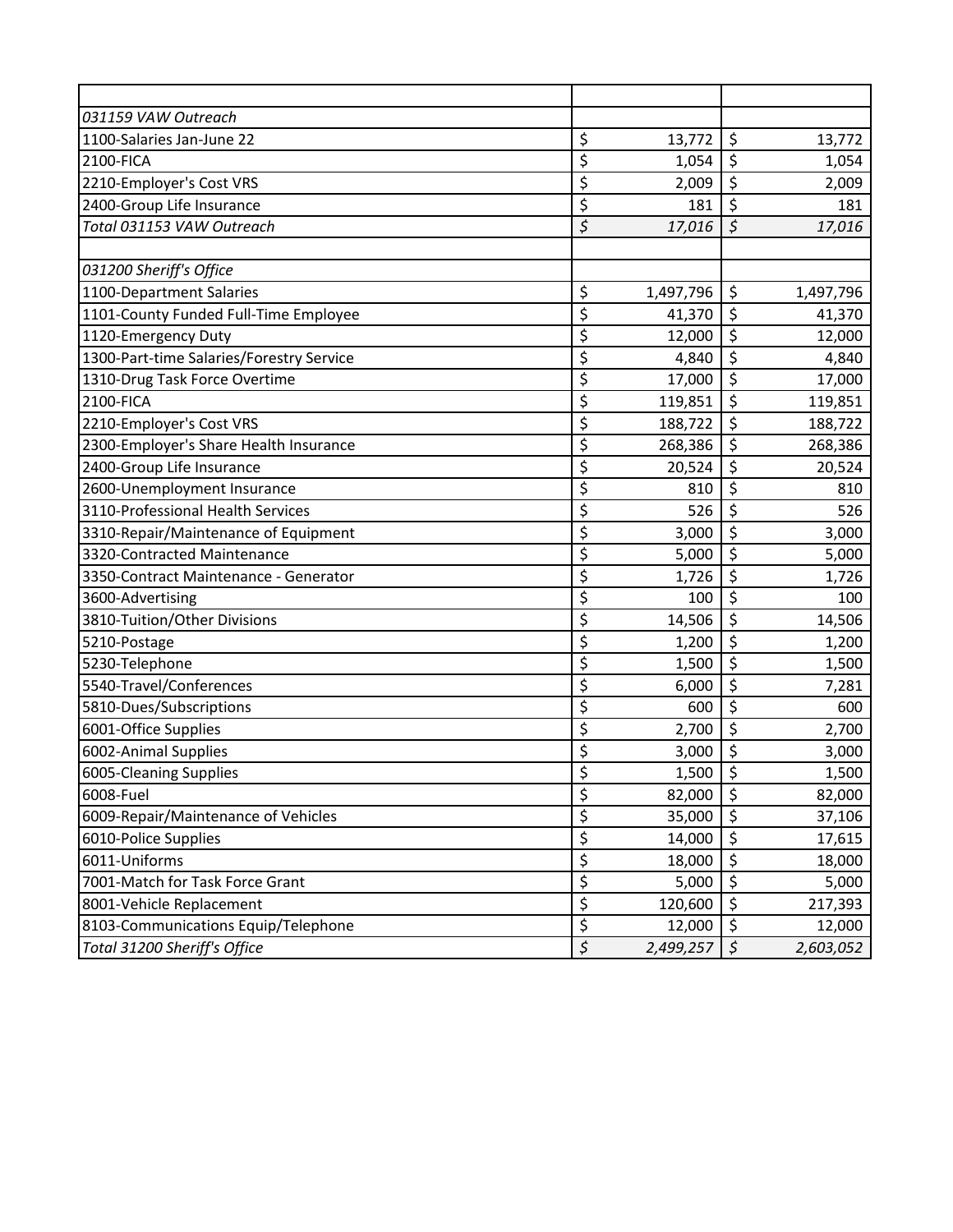| 31225- Mental Health Transports             |                  |         |                                 |         |
|---------------------------------------------|------------------|---------|---------------------------------|---------|
| 1100-Department Salaries                    | \$               | 6,000   | \$                              | 6,000   |
| 2100-Employer's FICA                        | \$               | 500     | $\overline{\xi}$                | 500     |
| <b>Total 31225 Mental Health Transports</b> | \$               | 6,500   | $\zeta$                         | 6,500   |
| 031250 - Criminal Investigations            |                  |         |                                 |         |
| 3320-Contracted Maintenance                 | \$               | 7,500   | \$                              | 7,500   |
| 5210-Postage                                | \$               | 350     | \$                              | 350     |
| 5540-Travel/Training                        | \$               | 2,800   | \$                              | 3,022   |
| 6001-Office Supplies                        | \$               | 6,850   | $\overline{\xi}$                | 6,850   |
| 6011-Uniforms                               | \$               | 2,500   | \$                              | 2,500   |
| <b>Total 31250 Criminal Investigations</b>  | \$               | 20,000  | $\overline{\mathcal{S}}$        | 20,222  |
| 31260 - Operation Safe Schools Grant        |                  |         |                                 |         |
| 1100-Department Salaries                    | \$               | 190,000 | \$                              | 190,000 |
| 2100-Employer's FICA                        | \$               | 14,535  | \$                              | 14,535  |
| 2210-Employer's VRS                         | \$               | 23,485  | $\overline{\xi}$                | 23,485  |
| 2300-Employer's Share Health Insurance      | \$               | 52,070  | $\overline{\xi}$                | 52,070  |
| 2400-Employer's Life Insurance              | \$               | 2,490   | \$                              | 2,490   |
| 2600-Unemployment Insurance                 | \$               | 135     | \$                              | 135     |
| Total 31260 Operation Safe Schools Grant    | \$               | 282,715 | $\overline{\mathcal{S}}$        | 282,715 |
| 031270 - School Resource Officers           |                  |         |                                 |         |
| 1100-Department Salaries                    | \$               | 199,392 | \$                              | 199,392 |
| 2100-Employer's FICA                        | \$               | 15,254  | \$                              | 15,254  |
| 2210-Employer's VRS                         | \$               | 24,643  | \$                              | 24,643  |
| 2300-Employer's Share Health Insurance      | \$               | 61,243  | $\overline{\boldsymbol{\zeta}}$ | 61,243  |
| 2400-Employer's Life Insurance              | \$               | 2,613   | $\overline{\mathcal{S}}$        | 2,613   |
| 2600-Unemployment Insurance                 | \$               | 135     | \$                              | 135     |
| Total 31270 School Resource Officers        | $\overline{\xi}$ | 303,280 | $\overline{\xi}$                | 303,280 |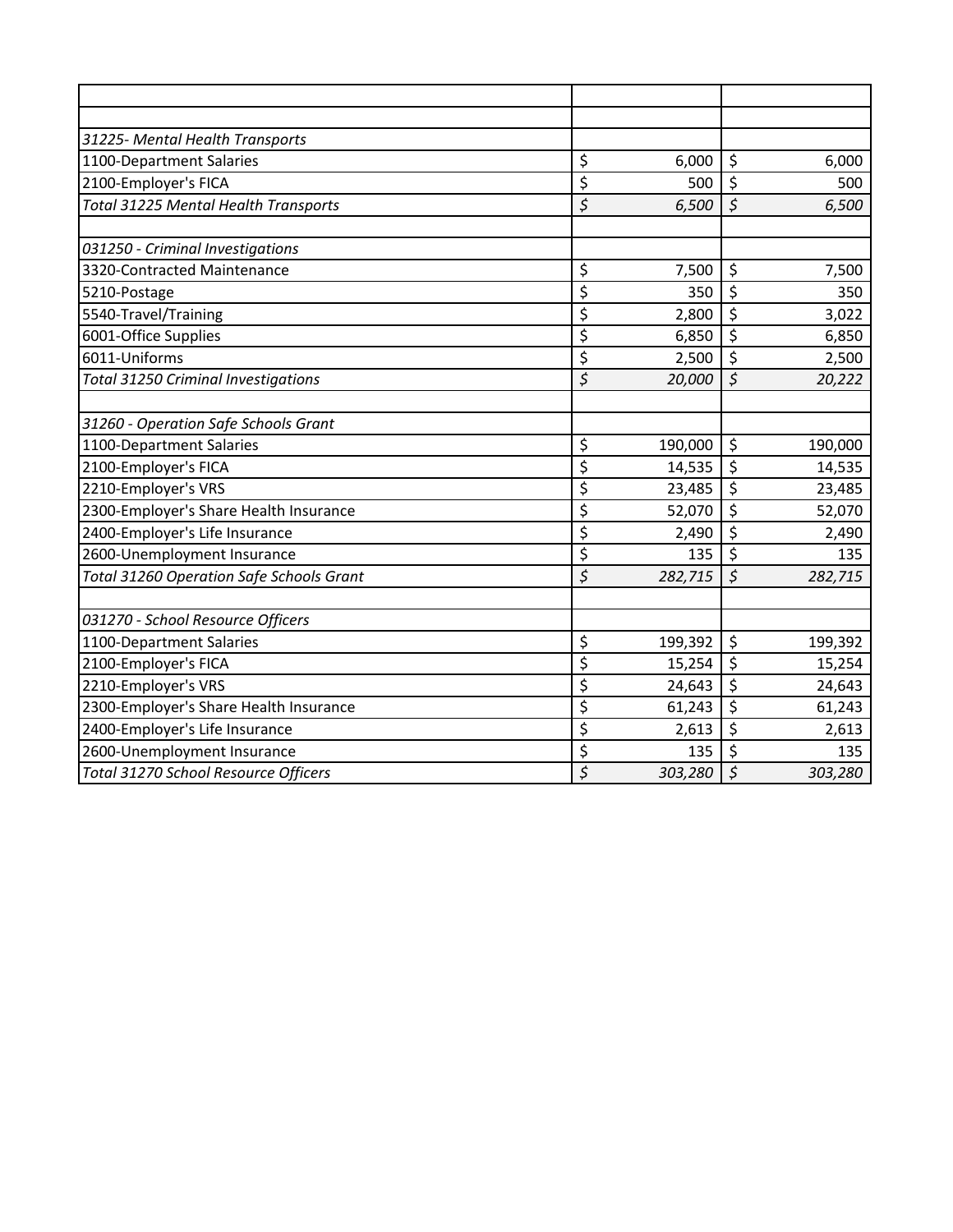| 31355 - Body Worn Camera Grant             |                          |                |                                 |         |
|--------------------------------------------|--------------------------|----------------|---------------------------------|---------|
| 8203 - Body Worn Camera                    | \$                       | $\overline{a}$ | \$                              | 19,405  |
| Total 31355 Body Worn Camera Grant         | \$                       |                | $\overline{\xi}$                | 19,405  |
|                                            |                          |                |                                 |         |
| 031400 - Central Dispatch/E911             |                          |                |                                 |         |
| 1100-Department Salaries                   | \$                       | 308,944        | \$                              | 308,944 |
| 1200-Salaries - 911 Funded                 | \$                       | 25,277         | \$                              | 25,277  |
| 2100-Employer's FICA                       | \$                       | 25,510         | \$                              | 25,510  |
| 2210-Employer's VRS                        | \$                       | 41,218         | \$                              | 41,218  |
| 2300-Employer's Health Insurance           | \$                       | 84,064         | \$                              | 84,064  |
| 2400-Group Life Insurance                  | $\overline{\xi}$         | 4,367          | $\overline{\xi}$                | 4,367   |
| 2600-Unemployment Insurance                | \$                       | 270            | \$                              | 270     |
| 3100-Professional Services                 | \$                       | 3,500          | \$                              | 3,500   |
| 3310-Repairs & Maintenance                 | \$                       | 5,500          | \$                              | 5,500   |
| 3320-Contracted Maintenance                | \$                       | 110,000        | \$                              | 110,000 |
| 3330-GIS Maintenance                       | \$                       | 4,500          | \$                              | 4,500   |
| 3340-MERGE Maintenance                     | \$                       | 750            | $\overline{\boldsymbol{\zeta}}$ | 750     |
| 3350-Generator Maintenance                 | \$                       | 4,500          | \$                              | 4,500   |
| 3500-Printing & Binding                    | \$                       | 500            | \$                              | 500     |
| 3600-Advertising                           | \$                       | 200            | \$                              | 200     |
| 3810-Tuition Paid Other Divisions          | \$                       | 4,500          | \$                              | 4,500   |
| 5110-Utilities                             | $\overline{\mathcal{L}}$ | 15,000         | $\overline{\xi}$                | 15,000  |
| 5130-Water/Sewer Service                   | \$                       | 1,400          | \$                              | 1,400   |
| 5210-Postal Service                        | \$                       | 350            | \$                              | 350     |
| 5230-Telephone                             | \$                       | 45,000         | \$                              | 45,000  |
| 5540-Conference-Training                   | \$                       | 50,000         | \$                              | 50,000  |
| 5810-Dues & Subscriptions                  | \$                       | 400            | \$                              | 400     |
| 6001-Office Supplies                       | \$                       | 1,500          | $\overline{\xi}$                | 1,500   |
| 6002-Food Supplies/Food Service            | \$                       | 300            | \$                              | 300     |
| 6003-Site Maintenance                      | \$                       | 2,000          | \$                              | 2,000   |
| 6004-Medical & Laboratory Supplies         | \$                       | 500            | \$                              | 500     |
| 6005-Janitorial Supplies                   | \$                       | 1,500          | \$                              | 1,500   |
| 6007-Repairs & Maintenance Supplies        | \$                       | 1,500          | \$                              | 1,500   |
| 6008-Vehicle Fuel                          | \$                       | 2,500          | \$                              | 2,500   |
| 6009-Vehicle Supplies                      | \$                       | 800            | \$                              | 800     |
| 6022-Fuel (Storage Tank)                   | \$                       | 600            | \$                              | 600     |
| 8103-Communication Equipment               | \$                       | 15,000         | \$                              | 15,000  |
| 8114-Capital Outlay-Signage                | \$                       | 5,000          | \$                              | 5,000   |
| Total 31400 Central Dispatch/E911          | $\boldsymbol{\zeta}$     | 766,950        | $\boldsymbol{\zeta}$            | 766,950 |
| 31455 - E911 RSAF Grant                    |                          |                |                                 |         |
| 8102-Capital Outlay                        | \$                       | $\blacksquare$ | \$                              | 27,200  |
| Total 31455 E911 RSAF Grant                |                          |                | \$                              | 27,200  |
| 032200 - Volunteer Fire Departments        |                          |                |                                 |         |
| 5640-Local Contributions to Fire Depts.    | \$                       | 273,500        | \$                              | 273,500 |
| 5645-State PD Contributions to Fire Depts. | $\overline{\xi}$         | 63,000         | \$                              | 76,660  |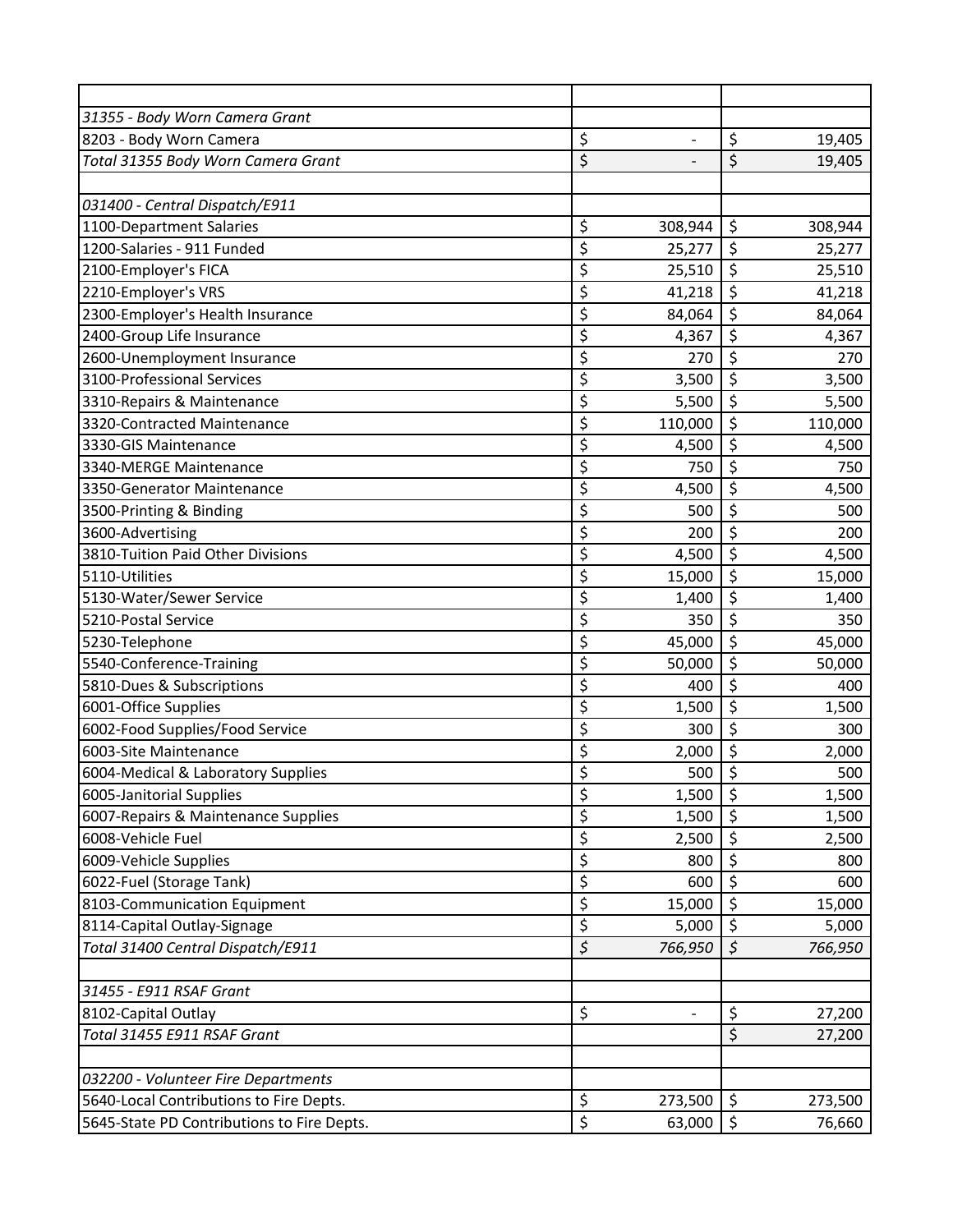| 8101-Capital Outlay/Narrowband Pagers        | \$               | 10,000    | \$                       | 10,000    |
|----------------------------------------------|------------------|-----------|--------------------------|-----------|
| 8105-Capital Outlay/Trucks                   | \$               | 110,000   | \$                       | 110,000   |
| Total 32200 Volunteer Fire Departments       | \$               | 456,500   | $\overline{\mathcal{S}}$ | 470,160   |
|                                              |                  |           |                          |           |
|                                              |                  |           |                          |           |
|                                              |                  |           |                          |           |
|                                              |                  |           |                          |           |
| 032300 - Rescue Services                     |                  |           |                          |           |
| 5640-Contrib to LS Crew & Rescue Squads      | \$               | 215,000   | \$                       | 215,000   |
| 5645-Four For Life Grant                     | \$               | 20,000    | \$                       | 20,000    |
| Total 32300 Rescue Services                  | $\overline{\xi}$ | 235,000   | $\overline{\xi}$         | 235,000   |
|                                              |                  |           |                          |           |
| 032400 - Forest Fire Service                 |                  |           |                          |           |
| 5640-Contribution                            | \$               | 20,000    | \$                       | 20,000    |
| Total 32400 Forest Fire Service              | \$               | 20,000    | $\zeta$                  | 20,000    |
|                                              |                  |           |                          |           |
| 032500 - SWVA Emergency Med Svc              |                  |           |                          |           |
| 5640-Contribution                            | \$               | 3,300     | \$                       | 3,300     |
| Total 32500 SWVA Emergency Med Svc           | \$               | 3,300     | \$                       | 3,300     |
|                                              |                  |           |                          |           |
| 033100 - Regional Jail                       |                  |           |                          |           |
| 5638-Reconcilement of Account                | \$               | 267,196   | \$                       | 307,174   |
| 5639-Locality Reduction                      | \$               |           | \$                       |           |
| 5640-Board Members Commissions               | \$               | 1,800     | \$                       | 1,800     |
| 5641-Jail Operations                         | \$               | 1,999,655 | \$                       | 1,999,655 |
| 5642-Jail Debt Service                       | \$               | 518,429   | \$                       | 518,429   |
| Total 33100 Regional Jail                    | \$               | 2,787,080 | \$                       | 2,827,058 |
|                                              |                  |           |                          |           |
| 034100 - Department of Inspections           |                  |           |                          |           |
| 1100-Department Salaries                     | \$               | 67,202    | \$                       | 67,202    |
| 2100-Employer's FICA                         | \$               | 5,141     | \$                       | 5,141     |
| 2210-Employer's Cost VRS                     | \$               | 8,306     | \$                       | 8,306     |
| 2300-Employer's Share Health Insurance       | \$               | 6,739     | \$                       | 6,739     |
| 2400-Group Life Insurance                    | \$               | 880       | \$                       | 880       |
| 2600-Unemploymnet Insurance                  | \$               | 27        | \$                       | 27        |
| 3099-State 1.75% Surcharge on Permits        | \$               | 750       | \$                       | 750       |
| 3320-Contracted Maintenance                  | \$               | 300       | \$                       | 300       |
| 5230-Telephone/Connectivity                  | \$               | 1,000     | \$                       | 1,000     |
| 5240-Wireless Internet                       | \$               | 120       | \$                       | 120       |
| 5530-Travel/Lodging                          | \$               | 500       | \$                       | 500       |
| 5540-Travel/Education                        | \$               | 500       | \$                       | 500       |
| 5810-Dues/Subscriptions                      | \$               | 120       | \$                       | 120       |
| 6001-Office Supplies                         | \$               | 1,250     | \$                       | 1,250     |
| 6008-Vehicle Gas/Oil, etc.                   | \$               | 3,700     | $\overline{\xi}$         | 3,700     |
| 6009-Auto Repairs                            | \$               | 1,000     | \$                       | 1,000     |
| 6012-Books & Subscriptions                   | \$               | 650       | \$                       | 650       |
| <b>Total 34100 Department of Inspections</b> | \$               | 98,185    | $\overline{\xi}$         | 98,185    |
|                                              |                  |           |                          |           |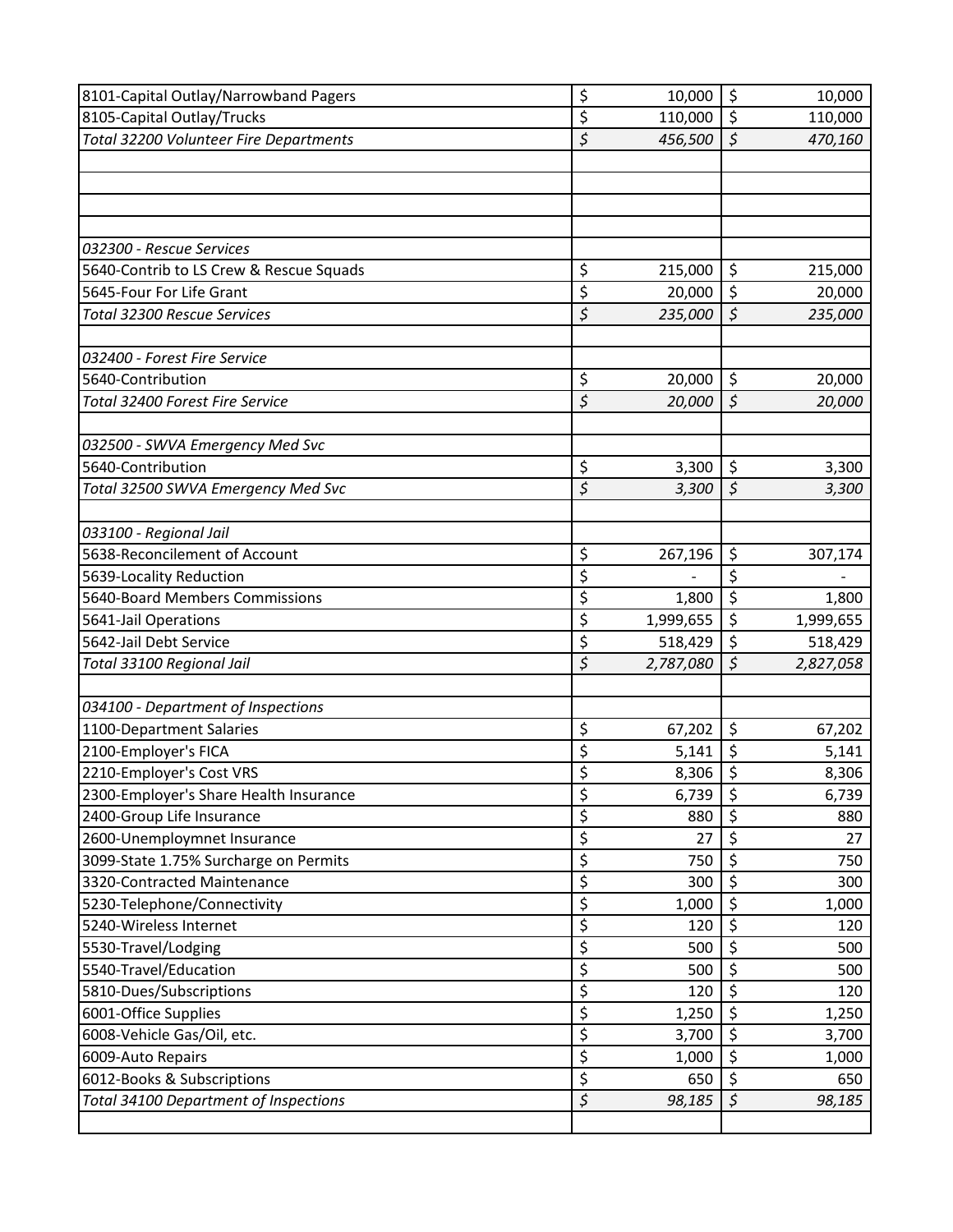| \$<br>1100-Department Salaries            | 56,012                   | \$                              | 56,012 |
|-------------------------------------------|--------------------------|---------------------------------|--------|
| \$<br>2100-Employer's FICA                | 4,285                    | \$                              | 4,285  |
| \$<br>2210-Employer's VRS                 | 4,993                    | \$                              | 4,993  |
| \$<br>2300-Employer's Health Insurance    | 6,739                    | \$                              | 6,739  |
| \$<br>2400-Group Life Insurance           | 529                      | \$                              | 529    |
| \$<br>2600-Unemployment Insurance         | 54                       | \$                              | 54     |
| \$<br>3110-Contract for Septic Inspection | 300                      | \$                              | 300    |
| \$<br>3170-Special Services               | 1,500                    | \$                              | 1,500  |
| \$<br>3171-Dog Tag Sales Expense          | 500                      | \$                              | 500    |
| \$<br>3310-Repairs and Site Maintenance   | 4,000                    | \$                              | 4,000  |
| \$<br>3600-Advertising                    | 400                      | \$                              | 400    |
| \$<br>5110-Electric Service               | 3,600                    | \$                              | 3,600  |
| \$<br>5120-Fuel-Propane                   | 800                      | \$                              | 800    |
| \$<br>5130-Water                          | 850                      | \$                              | 850    |
| \$<br>5230-Telecommunications             | 3,000                    | \$                              | 3,000  |
| \$<br>5510-Travel                         | 100                      | \$                              | 100    |
| \$<br>5540-Conventions & Education        | 500                      | \$                              | 500    |
| \$<br>6001-Office Supplies                | 175                      | \$                              | 175    |
| \$<br>6002-Food Supplies                  | 1,375                    | \$                              | 1,375  |
| \$<br>6004-Supplies/Medical               | 3,000                    | \$                              | 3,000  |
| \$<br>6005-Cleaning Supplies/Pest Control | 1,000                    | \$                              | 1,000  |
| \$<br>6007-Building Materials & Supplies  | 500                      | \$                              | 500    |
| \$<br>6008-Fuel                           | 3,100                    | \$                              | 3,100  |
| \$<br>6009-Vehicle Repairs/Supplies       | 1,500                    | \$                              | 1,500  |
| \$<br>6010-Police Supplies                | 100                      | \$                              | 100    |
| \$<br>6011-Uniforms                       | 500                      | \$                              | 500    |
| \$<br><b>Total 35100 Animal Control</b>   | 99,412                   | $\zeta$                         | 99,412 |
|                                           |                          |                                 |        |
| 035200 - Litter Control                   |                          |                                 |        |
| \$<br>1100-Department Salaries            | 40,400                   | \$                              | 40,400 |
| \$<br>2100-Employer's FICA                | 3,091                    | \$                              | 3,091  |
| \$<br>2210-Employer's VRS                 | 4,993                    | \$                              | 4,993  |
| \$<br>2300-Employer's Health Insurance    | 6,739                    | \$                              | 6,739  |
| \$<br>2400-Group Life Insurance           | 529                      | \$                              | 529    |
| \$<br>2600-Unemployment Insurance         | 27                       | \$                              | 27     |
| \$<br>3170-Special Services               | 300                      | \$                              | 300    |
| \$<br>3600-Advertising                    | 500                      | \$                              | 500    |
| \$<br>5230-Telecommunications             | 800                      | \$                              | 800    |
| \$<br>5510-Travel                         | 100                      | \$                              | 100    |
| \$<br>5540-Conventions & Education        | 600                      | \$                              | 600    |
| \$<br>6001-Office Supplies                | 250                      | \$                              | 250    |
| \$<br>6003-DEQ Grant                      | $\overline{\phantom{0}}$ | \$                              | 500    |
| \$<br>6005-Grant - Keep VA Beautiful      | $\overline{a}$           | $\overline{\boldsymbol{\zeta}}$ | 500    |
| \$<br>6008-Fuel                           | 3,000                    | \$                              | 3,000  |
| \$<br>6009-Vehicle Repairs/Supplies       | 1,000                    | \$                              | 1,000  |
| \$<br>6010-Police Supplies                | 450                      | \$                              | 450    |
| \$<br>6011-Uniforms                       | 500                      | \$                              | 500    |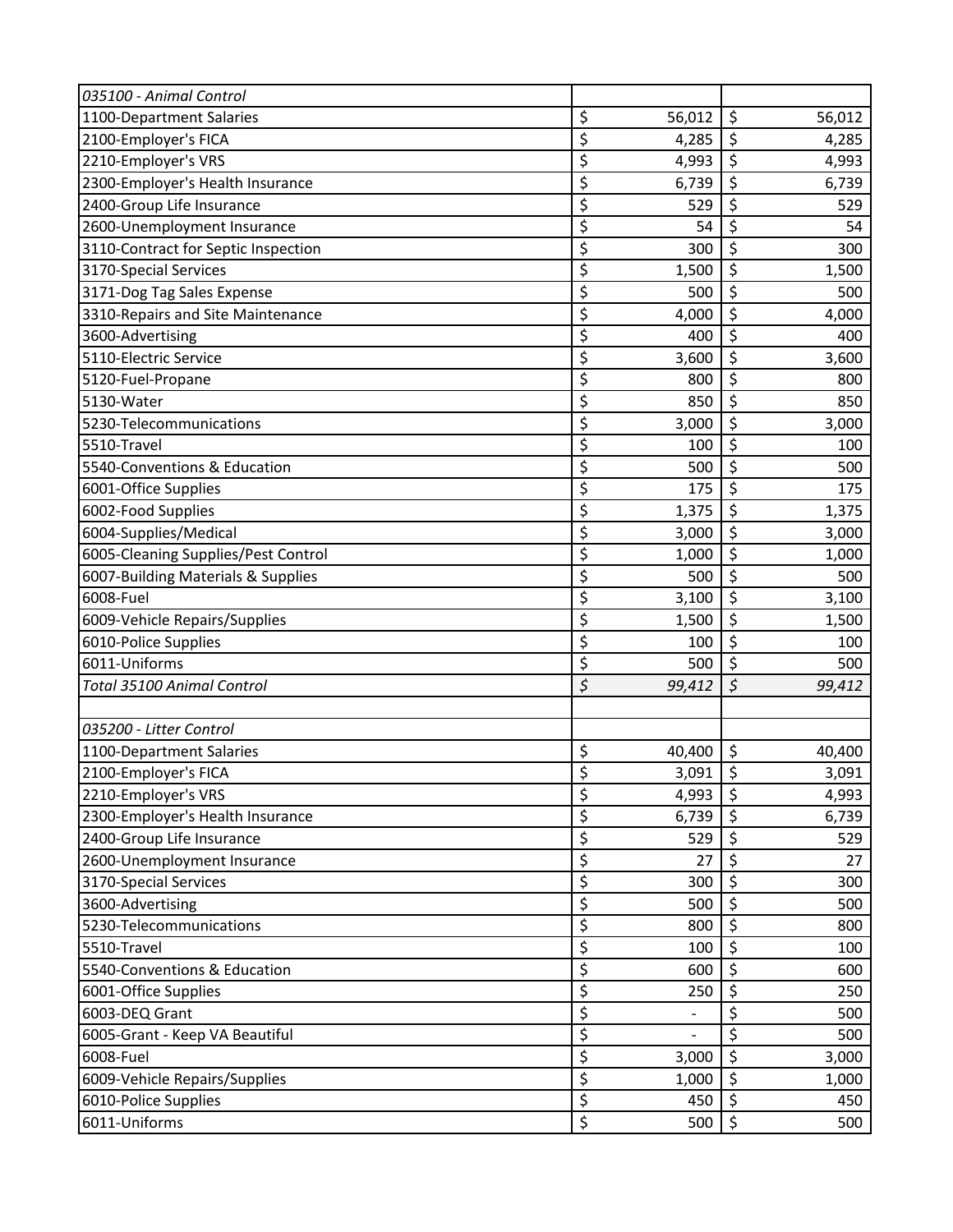| Total 35200 Litter Control                 | $\boldsymbol{\zeta}$ | 63,279                   | $\zeta$                | 64,279    |
|--------------------------------------------|----------------------|--------------------------|------------------------|-----------|
|                                            |                      |                          |                        |           |
| 35210 - BearWise Grant                     |                      |                          |                        |           |
| 1100-Salaries                              | \$                   | $\overline{\phantom{0}}$ |                        |           |
| 2100-Employer's FICA                       | \$                   | $\overline{\phantom{0}}$ |                        |           |
| 6005-Supplies                              | \$                   | $\overline{a}$           | \$                     | 3,000     |
| Total 35210 - BearWise Grant               | \$                   |                          | \$                     | 3,000     |
|                                            |                      |                          |                        |           |
| 035300 - Medical Examiner                  |                      |                          |                        |           |
| 3110-Payments to Medical Examiner          | \$                   | 500                      | \$                     | 500       |
| <b>Total 35300 Medical Examiner</b>        | \$                   | 500                      | $\zeta$                | 500       |
|                                            |                      |                          |                        |           |
| 035500 - Emergency Services                |                      |                          |                        |           |
| 1100-Department Salaries                   | \$                   | 14,545                   | \$                     | 14,545    |
| 1120-Emergency Duty                        | \$                   | 1,000                    | \$                     | 1,000     |
| 2100-FICA                                  | \$                   | 1,113                    | \$                     | 1,113     |
| 2600-Unemployment Insurance                | \$                   | 27                       | \$                     | 27        |
| 3310-Repair of Equipment                   | \$                   | 500                      | \$                     | 500       |
| 3320-Contracted Maintenance                | \$                   | 100                      | \$                     | 100       |
| 5210-Postage                               | \$                   | 25                       | \$                     | 25        |
| 5230-Telephone                             | \$                   | 2,100                    | \$                     | 2,100     |
| 5800-Disaster Expenses                     | \$                   | 4,000                    | \$                     | 4,000     |
| 6001-Office Supplies                       | \$                   | 200                      | \$                     | 200       |
| 6007-EOC Parts/Supplies                    | \$                   | 1,000                    | \$                     | 1,000     |
| 6013-Manual Training Supplies/Expense      | \$                   | 400                      | \$                     | 400       |
| <b>Total 35500 Emergency Services</b>      | \$                   | 25,010                   | \$                     | 25,010    |
| 035700-Local Emergency Mgmt Planning Grant |                      |                          |                        |           |
| 8201-Equipment                             | \$                   | 13,810                   | \$                     | 13,810    |
| 035700-Local Emergency Mgmt Planning Grant | $\overline{\xi}$     | 13,810                   | $\overline{\varsigma}$ | 13,810    |
|                                            |                      |                          |                        |           |
| <b>TOTAL PUBLIC SAFETY</b>                 | \$                   | 7,714,837                | \$                     | 7,923,097 |

#### **04 PUBLIC WORKS**

| 042300 - Refuse Collections            |  |         |   |         |
|----------------------------------------|--|---------|---|---------|
| 1100-Department Salaries               |  | 183,710 | S | 183,710 |
| 2100-FICA                              |  | 14,053  |   | 14,053  |
| 2210-Employer's Cost VRS               |  | 22,706  |   | 22,706  |
| 2300-Employer's Share Health Insurance |  | 48,102  |   | 48,102  |
| 2400-Group Life Insurance              |  | 2,407   |   | 2,407   |
| 2600-Unemployment Insurance            |  | 135     |   | 135     |
| 3110-Health Exam/Drug & Alcohol Test   |  | 500     |   | 500     |
| 5110-Electric Service/Block Heaters    |  | 1,000   |   | 1,000   |
| 5850-Recycling                         |  | 10,000  |   | 10,000  |
| 6005-Janitorial Supplies/Pest Control  |  | 500     |   | 500     |
| 6007-Tires, Oil                        |  | 15,000  |   | 15,000  |
| 6008-Fuel-Diesel/Gas                   |  | 55,000  |   | 55,000  |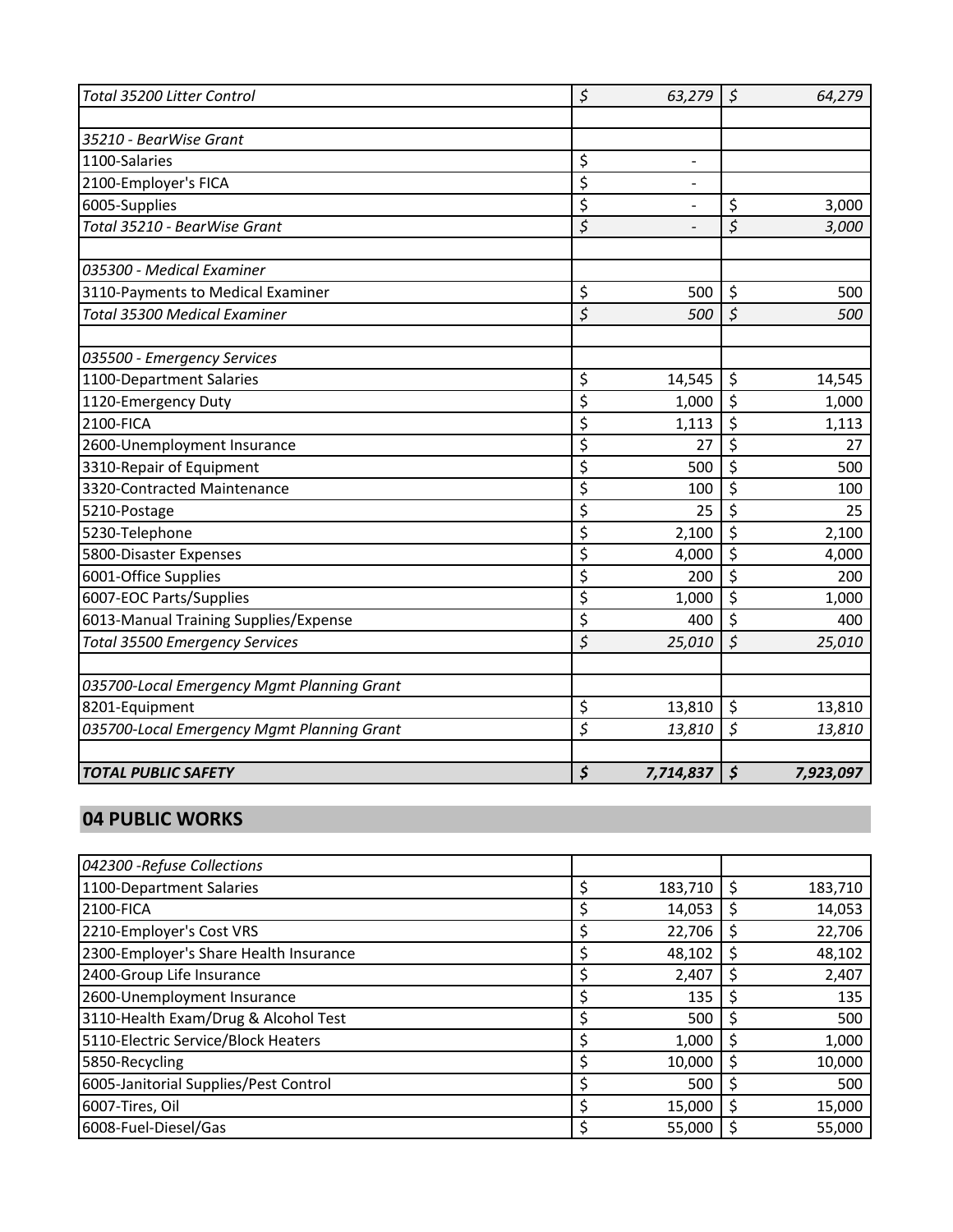| <b>16009-Repairs/Maintenance of Vehicles</b> | 30,000  | 49.518  |
|----------------------------------------------|---------|---------|
| 8105-Capital Outlay-Equipment Replace.       | 120,000 | 356.567 |
| Total 42300 Refuse Collections               | 503,113 | 759,198 |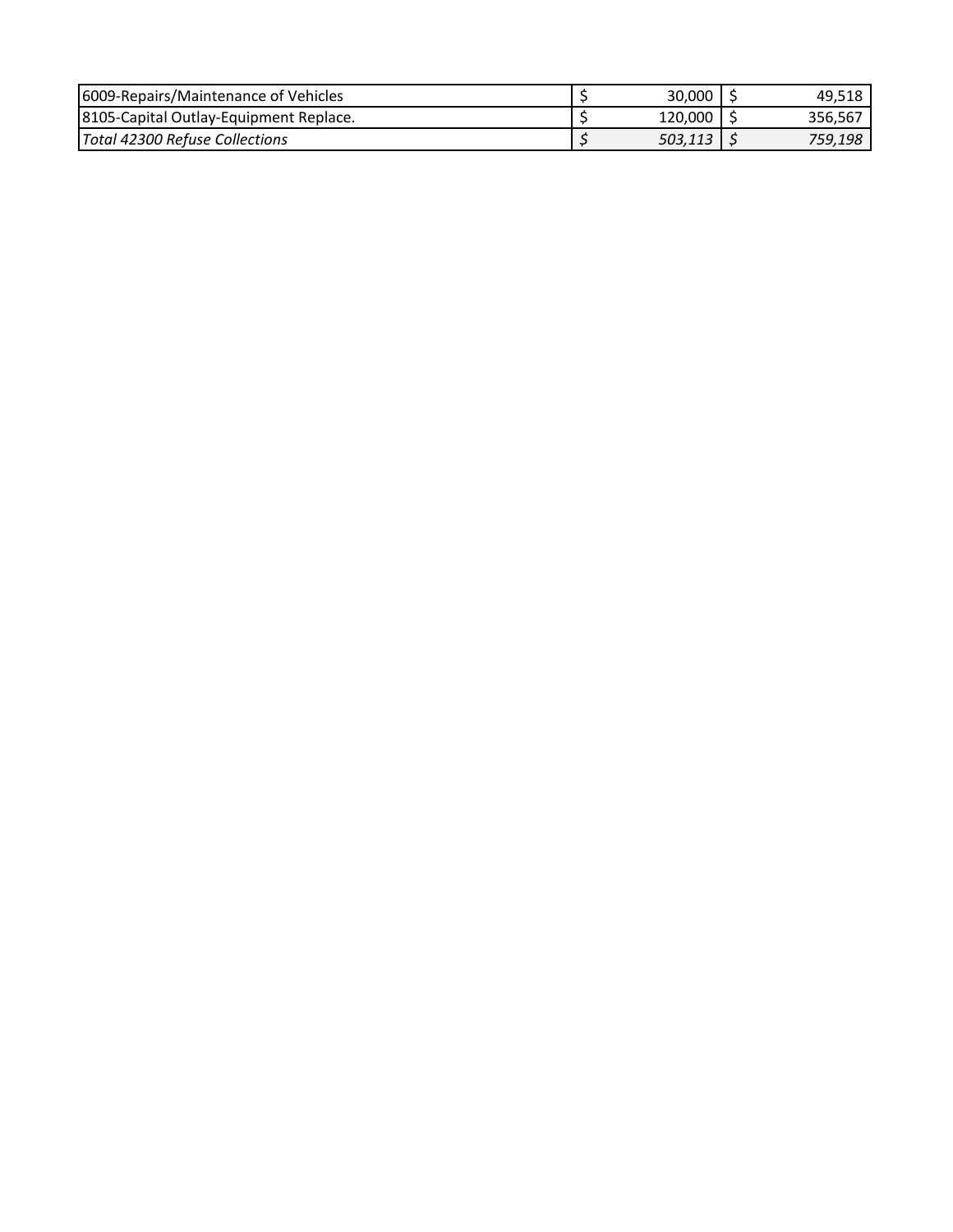| 042350 - Manned Solid Waste Centers    |                          |         |                                 |         |
|----------------------------------------|--------------------------|---------|---------------------------------|---------|
| 1100-Department Salaries               | \$                       | 179,088 | \$                              | 179,088 |
| 2100-FICA                              | \$                       | 13,832  | \$                              | 13,832  |
| 2600-Unemployment Insurance            | \$                       | 405     | \$                              | 405     |
| 3110-Pre-employment Physicals          | \$                       | 100     | \$                              | 100     |
| 5110-Electric Service                  | \$                       | 7,500   | \$                              | 7,500   |
| 5130-Toilet Service                    | \$                       | 12,600  | \$                              | 12,600  |
| 5230-Telephone Service                 | \$                       | 6,700   | \$                              | 6,700   |
| 5240-Security Internet Service         | \$                       | 5,000   | \$                              | 5,000   |
| 6003-Site Improvements                 | \$                       | 10,000  | $\overline{\xi}$                | 10,000  |
| 6005-Janitorial Cleaning Supplies      | \$                       | 500     | \$                              | 500     |
| 6008-Fuel-Mowing Solid Waste Centers   | \$                       | 400     | \$                              | 400     |
| 8102-Capital Outlay - Equipment        | \$                       | 10,000  | \$                              | 10,000  |
| Total 42350 Manned Solid Waste Sites   | \$                       | 246,125 | $\zeta$                         | 246,125 |
|                                        |                          |         |                                 |         |
| 042400 - Refuse Disposal (Landfill)    |                          |         |                                 |         |
| 3170-Professional Services/Monitoring  | \$                       | 63,000  | \$                              | 63,000  |
| 8350-Land Purchase                     | \$                       | 14,400  | \$                              | 14,400  |
| Total 42400 Refuse Disposal (Landfill) | \$                       | 77,400  | $\zeta$                         | 77,400  |
| 042500 - Transfer Station              |                          |         |                                 |         |
| 1100-Department Salaries               | \$                       | 102,341 | \$                              | 102,341 |
| 2100-Employer's FICA                   | \$                       | 7,830   | \$                              | 7,830   |
| 2210-Employer's VRS                    | \$                       | 12,650  | \$                              | 12,650  |
| 2300-Employer's Health Insurance       | \$                       | 29,401  | \$                              | 29,401  |
| 2400-Group Life Insurance              | \$                       | 1,341   | \$                              | 1,341   |
| 2600-Unemployment Insurance            | \$                       | 81      | \$                              | 81      |
| 3170-Contracted Hauling/Tipping Fees   | \$                       | 480,000 | \$                              | 480,000 |
| 3320-Contracted Maintenance            | $\overline{\mathsf{S}}$  | 2,000   | \$                              | 2,000   |
| 3340-Landfill Maintenance              | \$                       | 4,000   | \$                              | 4,000   |
| 5110-Electric Service                  | \$                       | 4,000   | $\bar{\xi}$                     | 4,000   |
| 5120-Propane                           | \$                       | 1,500   | \$                              | 1,500   |
| 5230-Telephone                         | \$                       | 1,820   | \$                              | 1,820   |
| 5540-Travel                            | \$                       | 800     | \$                              | 800     |
| 5810-Dues/Subscriptions                | \$                       | 8,000   | \$                              | 8,000   |
| 6001-Office Supplies                   | \$                       | 250     | \$                              | 250     |
| 6003-Site Improvementss/Bldg. Supplies | \$                       | 3,000   | \$                              | 3,000   |
| 6005-Pest Control/Janitor Supplies     | \$                       | 500     | \$                              | 500     |
| 6007-Tires/Oil/Parts                   | \$                       | 7,000   | \$                              | 7,000   |
| 6008-Gas, Diesel                       | $\overline{\mathcal{L}}$ | 25,000  | $\overline{\varsigma}$          | 25,000  |
| 6009-Repairs/Maintenance               | \$                       | 15,000  | \$                              | 15,000  |
| 6022-Uniform Rental                    | \$                       | 3,000   | \$                              | 3,000   |
| 8101-Tools & Machinery                 | \$                       | 1,000   | $\overline{\boldsymbol{\zeta}}$ | 1,000   |
| <b>Total 42500 Transfer Station</b>    | $\boldsymbol{\zeta}$     | 710,514 | \$                              | 710,514 |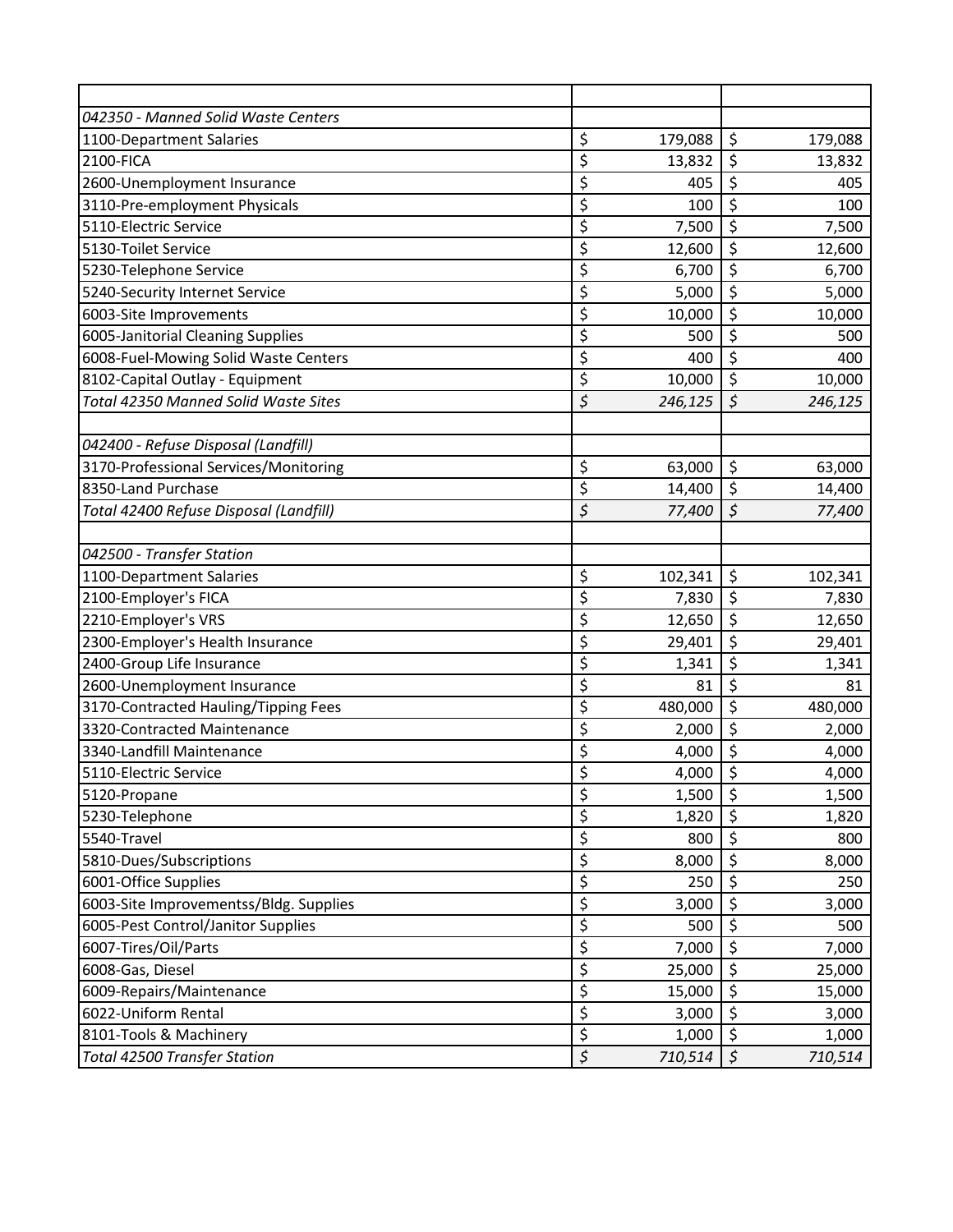| 043200 - General Properties           |                 |                 |
|---------------------------------------|-----------------|-----------------|
| 1100-Department Salaries              | \$<br>252,645   | \$<br>252,645   |
| 2100-FICA                             | \$<br>19,326    | \$<br>19,326    |
| 2210-Employer's Cost VRS              | \$<br>31,226    | \$<br>31,226    |
| 2300-Employer's Cost Health Insurance | \$<br>38,749    | \$<br>38,749    |
| 2400-Group Life Insurance             | \$<br>3,309     | \$<br>3,309     |
| 2600-Unemployment Insurance           | \$<br>162       | \$<br>162       |
| 3100-Pest Control                     | \$<br>2,400     | \$<br>2,400     |
| 3170-Special Services                 | \$<br>650       | \$<br>650       |
| 3310-General Repairs                  | \$<br>40,000    | \$<br>40,000    |
| 3320-Contracted Maintenance           | \$<br>5,000     | \$<br>5,000     |
| 3330-HVAC Repairs & Related Expenses  | \$<br>20,000    | \$<br>20,000    |
| 3350-Generator Maintenance & Repairs  | \$<br>5,500     | \$<br>5,500     |
| 5110-Electric Service                 | \$<br>84,000    | \$<br>84,000    |
| 5130-Water/Sewer                      | \$<br>10,000    | \$<br>10,000    |
| 5230-Telephone                        | \$<br>4,400     | \$<br>4,400     |
| 5510-Travel                           | \$<br>500       | \$<br>500       |
| 6001-Office Supplies                  | \$<br>500       | \$<br>500       |
| 6003-Fertilizer/Seeds/Mowing          | \$<br>1,000     | \$<br>1,000     |
| 6005-Cleaning Supplies-Courthouse     | \$<br>2,500     | \$<br>2,500     |
| 6006-Cleaning Supplies-County Offices | \$<br>2,500     | \$<br>2,500     |
| 6007-Buildings Supplies               | \$<br>2,000     | \$<br>2,000     |
| 6008-Fuel/Power Equipment             | \$<br>4,000     | \$<br>4,000     |
| 6009-Pool Vehicle Repair/Maintenance  | \$<br>3,700     | \$<br>3,700     |
| 6021-Rug Rental                       | \$<br>1,700     | \$<br>1,700     |
| 6022-Uniforms                         | \$<br>1,700     | \$<br>1,700     |
| <b>Total 43200 General Properties</b> | \$<br>537,467   | \$<br>537,467   |
|                                       |                 |                 |
| <b>TOTAL PUBLIC WORKS</b>             | \$<br>2,074,619 | \$<br>2,330,704 |

# **05- HEALTH-WELFARE-SOCIAL SERVICES**

| 051100-Local Health Department            |         |         |
|-------------------------------------------|---------|---------|
| [5610-Contribution to Local Health Dept.] | 254,687 | 254,687 |
| Total 51100-Local Health Department       | 254,687 | 254,687 |
|                                           |         |         |
| 1052500-Mental Health Board               |         |         |
| 5620-Contribution to Mental Health Board  | 173,475 | 173,475 |
| Total 52500 Mental Health Board           | 173,475 | 173,475 |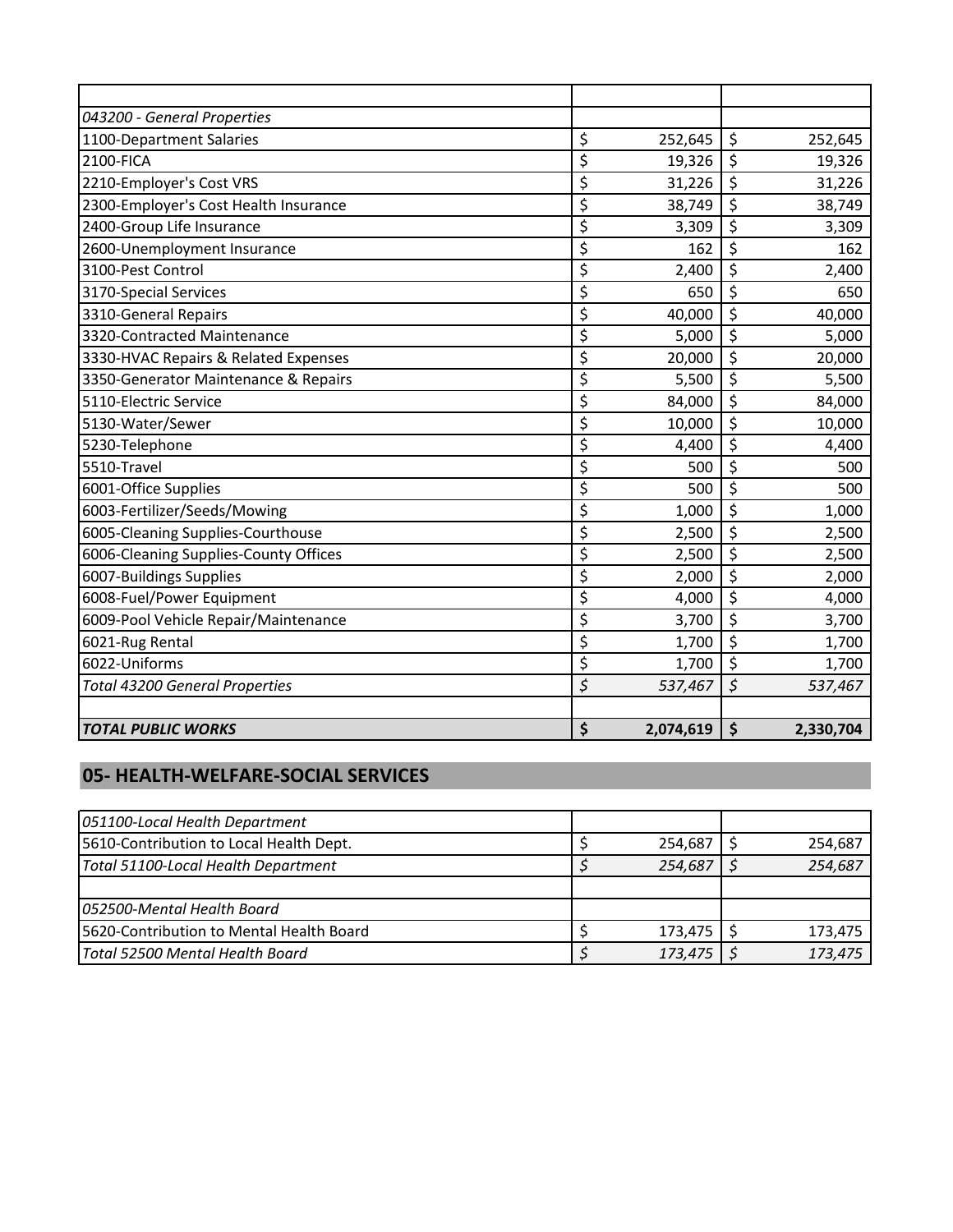| 053240-MEOC Program                         |         |         |
|---------------------------------------------|---------|---------|
| 5600-Contribution to MEOC                   | 29,000  | 29,000  |
| 5675-Contribution to Child Advocacy         | 4.850   | 4,850   |
| Total 53240 MEOC Program                    | 33,850  | 33,850  |
|                                             |         |         |
| <b>TOTAL HEALTH-WELFARE-SOCIAL SERVICES</b> | 462,012 | 462,012 |

### **06 EDUCATION**

| <b>TOTAL EDUCATION</b>            |  | 28,107 | 28,107 |
|-----------------------------------|--|--------|--------|
|                                   |  |        |        |
| Total 68000 Community Colleges    |  | 28,107 | 28,107 |
| <b>15600-Contribution to MECC</b> |  | 28,107 | 28,107 |
| 068000-Community Colleges         |  |        |        |

# **07 PARKS/RECREATION & CULTURE**

| 071110-Park/Golf Course                |               |               |
|----------------------------------------|---------------|---------------|
| 1100-Department Salaries               | \$<br>118,995 | \$<br>118,995 |
| 2100-FICA                              | \$<br>9,103   | \$<br>9,103   |
| 2210-Employer's Cost VRS               | \$<br>14,709  | \$<br>14,709  |
| 2300-Employer's Share Health Insurance | \$<br>13,478  | \$<br>13,478  |
| 2400-Group Life Insurance              | \$<br>1,559   | \$<br>1,559   |
| 2600-Unemployment Insurance            | \$<br>108     | \$<br>108     |
| 3170-Special Services                  | \$<br>500     | \$<br>500     |
| 3310-Maintenance/Repairs               | \$<br>3,750   | \$<br>3,750   |
| 3320-Contracted Maint-Security System  | \$<br>240     | \$<br>240     |
| 3600-Advertising                       | \$<br>500     | \$<br>500     |
| 5230 - Telephone                       | \$<br>500     | \$<br>500     |
| 5660-Park Sales Tax Remittance         | \$<br>3,250   | \$<br>3,250   |
| 5810-Dues/Subscriptions                | \$<br>100     | \$<br>100     |
| 6001-Office Supplies                   | \$<br>300     | \$<br>300     |
| 6002-Concessions                       | \$<br>8,000   | \$<br>8,000   |
| 6003-Agricultural Supplies             | \$<br>9,000   | \$<br>9,000   |
| 6005-Cleaning Supplies                 | \$<br>1,000   | \$<br>1,000   |
| 6007-Fuel-Propane                      | \$<br>600     | \$<br>600     |
| 6008-Fuel-Gasoline/Diesel              | \$<br>7,500   | \$<br>7,500   |
| 6009-Mechanical Equipment Supplies     | \$<br>3,750   | \$<br>3,750   |
| 6015-Merchandise for Resale            | \$<br>14,000  | \$<br>14,000  |
| 8201-Capital Outlay-Lease of Equipment | \$<br>11,600  | \$<br>11,600  |
| Total 71110 Park/Golf Course           | \$<br>222,542 | \$<br>222,542 |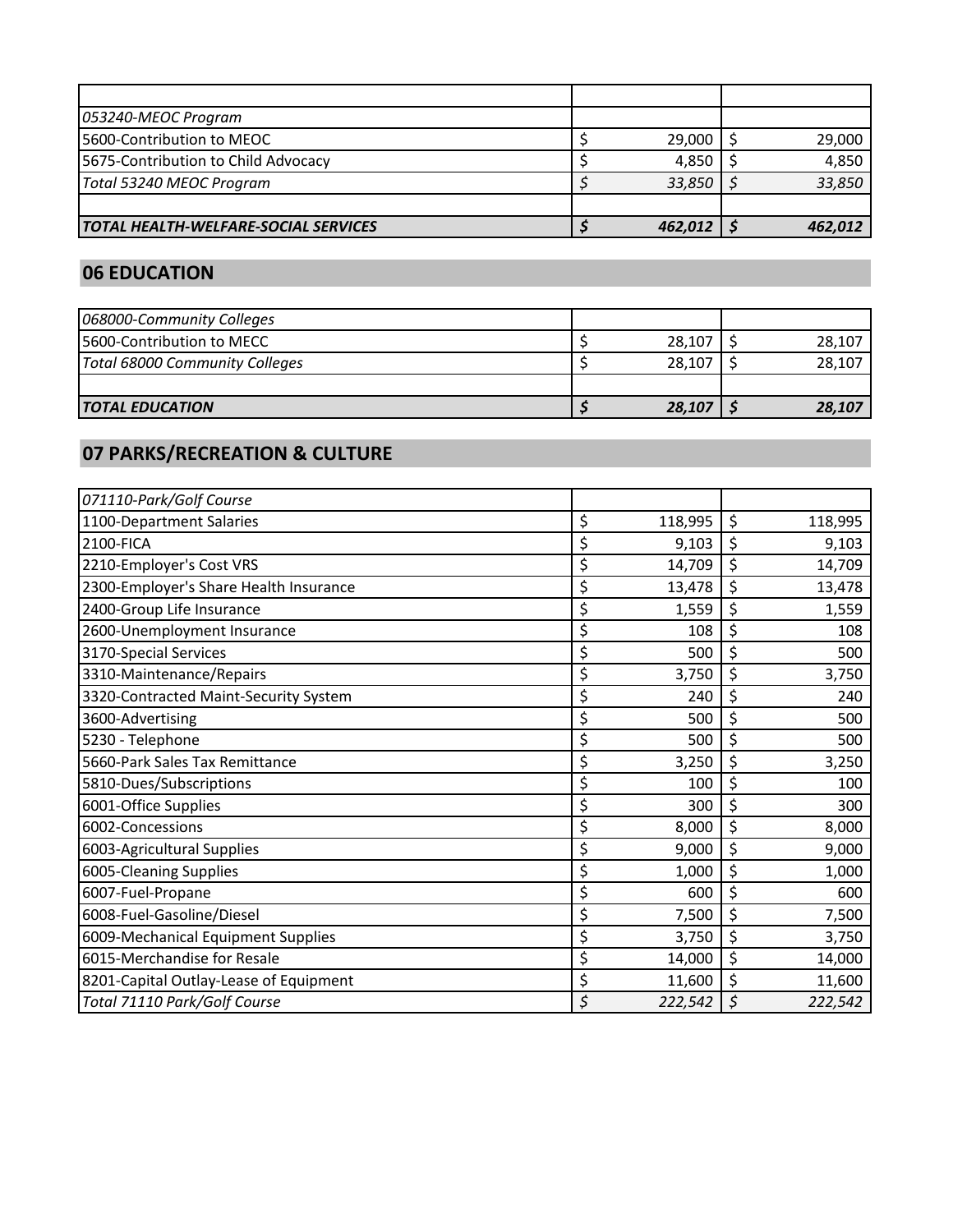| 071310-Non-Park/Recreation                   |                                 |         |                      |         |
|----------------------------------------------|---------------------------------|---------|----------------------|---------|
| 1100-Department Salaries                     | \$                              | 70,722  | \$                   | 70,722  |
| 2100-FICA                                    | \$                              | 5,410   | \$                   | 5,410   |
| 2210-Employer's VRS                          | \$                              | 8,741   | \$                   | 8,741   |
| 2400-Group Life Insurance                    | \$                              | 927     | \$                   | 927     |
| 2600-Unemployment Insurance                  | \$                              | 81      | \$                   | 81      |
| 3170-Special Services                        | \$                              | 4,750   | \$                   | 4,750   |
| 3310-Parks-Maintenance/Repairs               | \$                              | 750     | \$                   | 750     |
| 3600-Advertising                             | \$                              | 150     | \$                   | 150     |
| 5210-Postage                                 | \$                              | 25      | \$                   | 25      |
| 5230-Telephone                               | \$                              | 3,000   | \$                   | 3,000   |
| 5510-Travel                                  | \$                              | 175     | \$                   | 175     |
| 5648-River Launch Project/Mowing             | \$                              | 1,000   | \$                   | 1,000   |
| 5810-Dues/Subscriptions                      | \$                              | 100     | \$                   | 100     |
| 6001-Office Supplies                         | \$                              | 400     | \$                   | 400     |
| 6002-Food Service & Supplies                 | \$                              | 250     | \$                   | 250     |
| 6008-Fuel                                    | \$                              | 600     | \$                   | 600     |
| 6009-Repairs/Maintenance of Vehicles         | \$                              | 450     | \$                   | 450     |
| 6013-Uniforms/Equipment/Supplies             | \$                              | 6,000   | \$                   | 6,000   |
| Total 71310 Non-Park/Recreation              | \$                              | 103,531 | $\boldsymbol{\zeta}$ | 103,531 |
| 072600-Tourism                               |                                 |         |                      |         |
| 1100-Department Salaries                     | \$                              | 35,810  | \$                   | 35,810  |
| 2100-Employer's FICA                         | \$                              | 2,739   | \$                   | 2,739   |
| 2210-Employer's VRS                          | \$                              | 4,426   | \$                   | 4,426   |
| 2300-Employer's Share Health Insurance       | \$                              | 6,739   | \$                   | 6,739   |
| 2400-Group Life Insurance                    | \$                              | 469     | \$                   | 469     |
| 2600-Unemployment Insurance                  | \$                              | 27      | \$                   | 27      |
| 3600-Advertising                             | \$                              | 14,000  | \$                   | 24,000  |
| 5210-Postage                                 | \$                              | 200     | \$                   | 200     |
| 5240-Website                                 | \$                              | 3,360   | \$                   | 3,360   |
| 5510-Travel                                  | \$                              | 1,800   | $\overline{\xi}$     | 1,800   |
| 5627-VTC Marketing Leverage Grant            | \$                              |         | \$                   | 16,125  |
| 5630-VTC Drive 2.0 Grant                     | \$                              |         | \$                   | 10,000  |
| 5635-VTC - Eat, Drink, Love Grant            | \$                              |         | \$                   |         |
| 5670-Maintenance of Public Tourism Sites     | \$                              | 1,300   | \$                   | 1,300   |
| 5810-Dues/Subscriptions                      | \$                              | 950     | \$                   | 950     |
| 6001-Office Supplies                         | \$                              | 500     | \$                   | 500     |
| Total 72600 Tourism                          | $\zeta$                         | 72,320  | $\zeta$              | 108,445 |
| 073200-Regional Library                      |                                 |         |                      |         |
| 5600-Contrib. to Lonesome Pine Reg Lib       | \$                              | 203,050 | \$                   | 203,050 |
| Total 73200 Regional Library                 | $\boldsymbol{\zeta}$            | 203,050 | $\boldsymbol{\zeta}$ | 203,050 |
| <b>Total Parks/Recreation &amp; Cultural</b> | $\overline{\boldsymbol{\zeta}}$ | 601,443 | \$                   | 637,568 |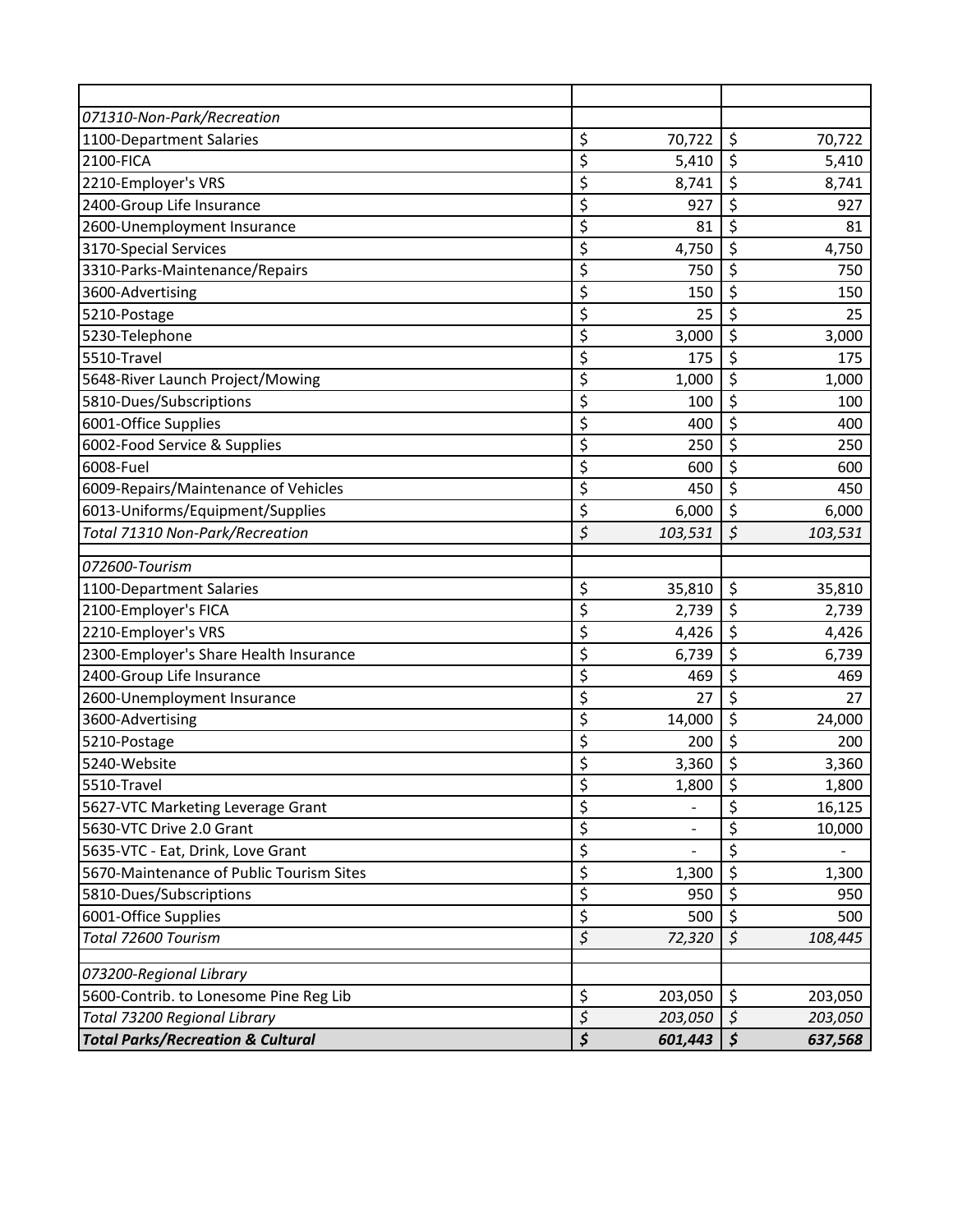#### **08 PLANNING AND COMMUNITY DEVELOPMENT**

| 081100-LENOWISCO                         |                  |         |                                 |         |
|------------------------------------------|------------------|---------|---------------------------------|---------|
| 5600-Contribution to LENOWISCO           | \$               | 38,424  | $\zeta$                         | 38,424  |
| Total 81100 LENOWISCO                    | \$               | 38,424  | \$                              | 38,424  |
|                                          |                  |         |                                 |         |
| 81600-SC Economic Development Auth       |                  |         |                                 |         |
| 1100-Department Salaries                 | \$               | 109,759 | \$                              | 109,759 |
| 1700-Custodian - CRTC/CSB                | \$               | 28,349  | \$                              | 28,349  |
| 1701-Chamber Salary                      | \$               | 9,798   | \$                              | 9,798   |
| 2100-FICA                                | \$               | 11,314  | \$                              | 11,314  |
| 2210-Employer's Cost VRS                 | \$               | 13,566  | \$                              | 13,566  |
| 2300-Employer's Share Health Insurance   | \$               | 22,657  | $\overline{\boldsymbol{\zeta}}$ | 22,657  |
| 2400-Group Life Insurance                | \$               | 1,437   | \$                              | 1,437   |
| 2600-Unemployment Insurance              | \$               | 54      | \$                              | 54      |
| 2720-Worker's Compensation               | \$               | 200     | \$                              | 200     |
| 3120-Auditing                            | \$               | 12,750  | \$                              | 12,750  |
| 3160-Recording of Deeds                  | \$               | 100     | $\overline{\xi}$                | 100     |
| 3190-Legal Counsel Fees                  | \$               | 5,000   | \$                              | 5,000   |
| 3320-Maintenance of Office Equipment     | \$               | 800     | \$                              | 800     |
| 3600-Advertising                         | \$               | 550     | $\overline{\xi}$                | 550     |
| 5110-Electricity                         | \$               | 9,400   | \$                              | 9,400   |
| 5210-Postage                             | \$               | 700     | \$                              | 700     |
| 5230-Telephone                           | \$               | 2,000   | $\overline{\mathcal{S}}$        | 2,000   |
| 5240-WWW - Internet Cost                 | \$               | 155     | \$                              | 155     |
| 5308-Liability Insurance                 | \$               | 11,400  | \$                              | 11,400  |
| 5510-Travel                              | \$               | 2,500   | \$                              | 2,500   |
| 5540-Conference Travel                   | \$               | 9,500   | \$                              | 9,500   |
| 5560-Training                            | \$               | 800     | \$                              | 800     |
| 5810-Dues & Supscriptions                | \$               | 700     | \$                              | 700     |
| 5840-Business Retention Expense          | \$               | 5,500   | \$                              | 5,500   |
| 6001-Office Supplies                     | \$               | 1,800   | \$                              | 1,800   |
| 6008-Auto Parts/Fuel                     | \$               | 2,750   | \$                              | 2,750   |
| 6099-Prospect Expenses                   | Ś                | 7,000   | $\zeta$                         | 7,000   |
| 8108-CEDA Marketing Fund                 | \$               | 3,725   | \$                              | 3,725   |
| 8109-Tobacco Commission - Mtn Top Timber | \$               | 50,000  | \$                              | 50,000  |
| Total 81600 SC Ec Dev Authority          | $\overline{\xi}$ | 324,264 | $\boldsymbol{\zeta}$            | 324,264 |
|                                          |                  |         |                                 |         |
| 081700-Chamber of Commerce               |                  |         |                                 |         |
| 5600-Contribution to Chamber of Comm     | \$               | 7,200   | \$                              | 7,200   |
| 6001-Office Supplies                     | \$               | 300     | \$                              | 300     |
| Total 81700 Chamber of Commerce          | \$               | 7,500   | $\boldsymbol{\zeta}$            | 7,500   |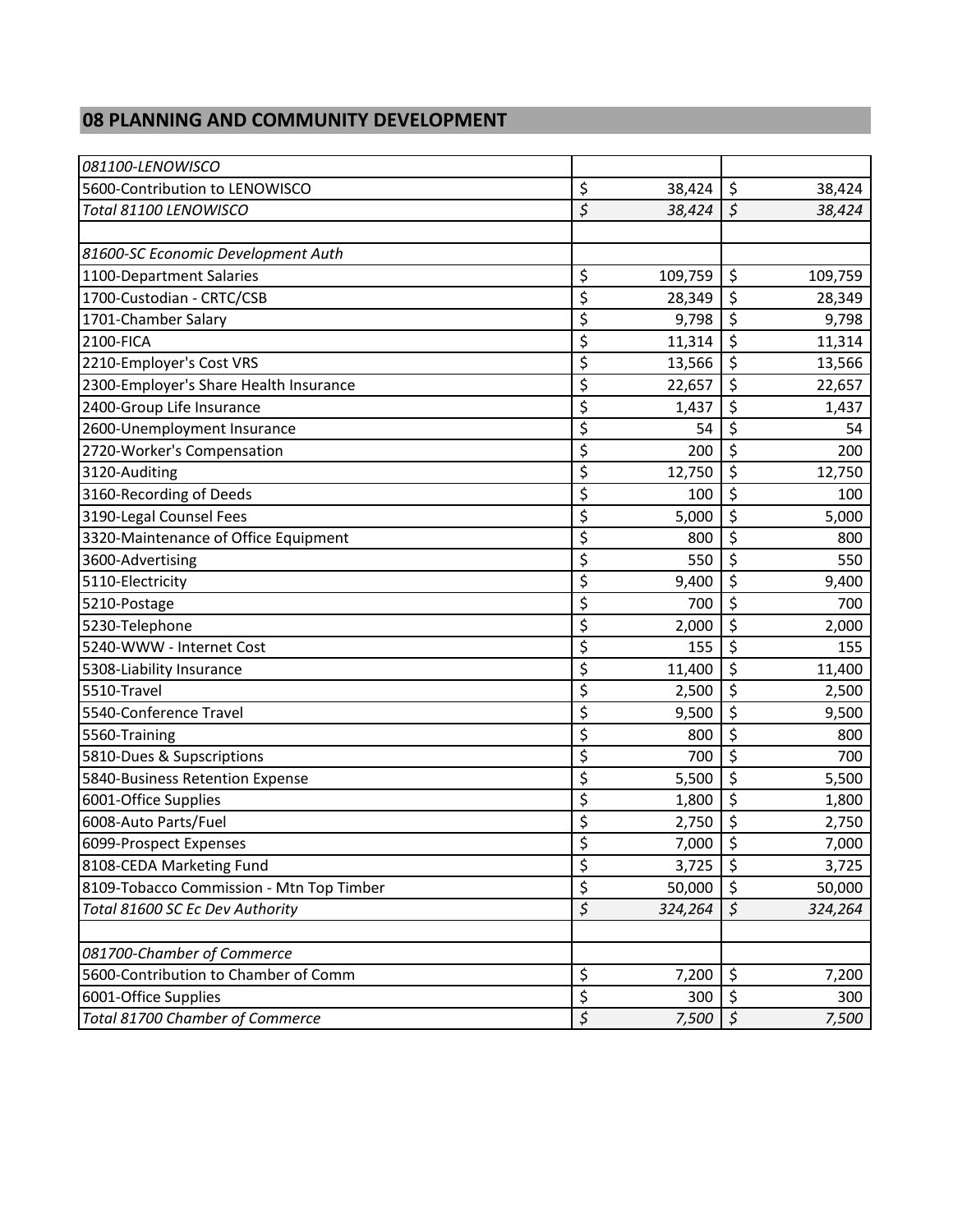| 081900-Zoning (Planning Commission)               |         |         |
|---------------------------------------------------|---------|---------|
| 3600-Advertising                                  | 1,200   | 1,200   |
| 5210-Postage                                      | 600     | 600     |
| 6001-Supplies                                     | 140     | 140     |
| Total 81900 Zoning                                | 1,940   | 1,940   |
|                                                   |         |         |
| <b>Total Planning &amp; Community Development</b> | 372,128 | 372,128 |

### **08 ENVIRONMENTAL MANAGEMENT**

| 082400-SC Soil & Water Conservation        |               |    |         |
|--------------------------------------------|---------------|----|---------|
| 5600-SC Soil & Water Conservation District | 39,000        | \$ | 39,000  |
| 5610-Black Diamond RC&D                    | \$<br>1,000   | S  | 1,000   |
| Total 82400 SC Soil & Water Conservation   | \$<br>40,000  | \$ | 40,000  |
|                                            |               |    |         |
| 083500-VPI Extension Service               |               |    |         |
| 1300-Salaries                              | \$<br>41,513  | \$ | 41,513  |
| 2000-Fringes                               | 15,235        | Ś  | 15,235  |
| 5230-Telephone                             | \$<br>2,000   | \$ | 2,000   |
| 5510-Agriculture Special Projects          | 500           | Ś  | 500     |
| 6013-4H Special Projects                   | 6,000         |    | 6,000   |
| 6014-Equipment/Supplies                    | 1,500         | S  | 1,500   |
| Total 83500 VPI Extension Service          | \$<br>66,748  | S  | 66,748  |
|                                            |               |    |         |
| <b>Total Environmental Management</b>      | \$<br>106,748 | Ś  | 106,748 |

| <b>SUBTOTAL GENERAL</b> |                   |            |
|-------------------------|-------------------|------------|
| <b>COUNTY FUND</b>      | $15,929,740$   \$ | 16,492,181 |

| Unappropriated - Transfer to Fund Balance |  |
|-------------------------------------------|--|
| Surplus                                   |  |
| <b>Total Unappropriated Balance</b>       |  |

#### **09 NON-DEPARTMENTAL**

| 093000-Transfers                        |  |            |            |
|-----------------------------------------|--|------------|------------|
| 0001-School Debt Service                |  |            |            |
| 0002-School Operating Fund              |  | 6,273,108  | 6,273,108  |
| 0003-Public Assistance/Social Services  |  | 4,461,299  | 4,461,299  |
| 0005-CPMT (Pool)                        |  | 326,288    | 326,288    |
| 0006-EDA                                |  | 338,110    | 338,110    |
| 0007-Scrap Metal Fund 7                 |  |            |            |
| <b>Total Non-Departmental Transfers</b> |  | 11,398,805 | 11,398,805 |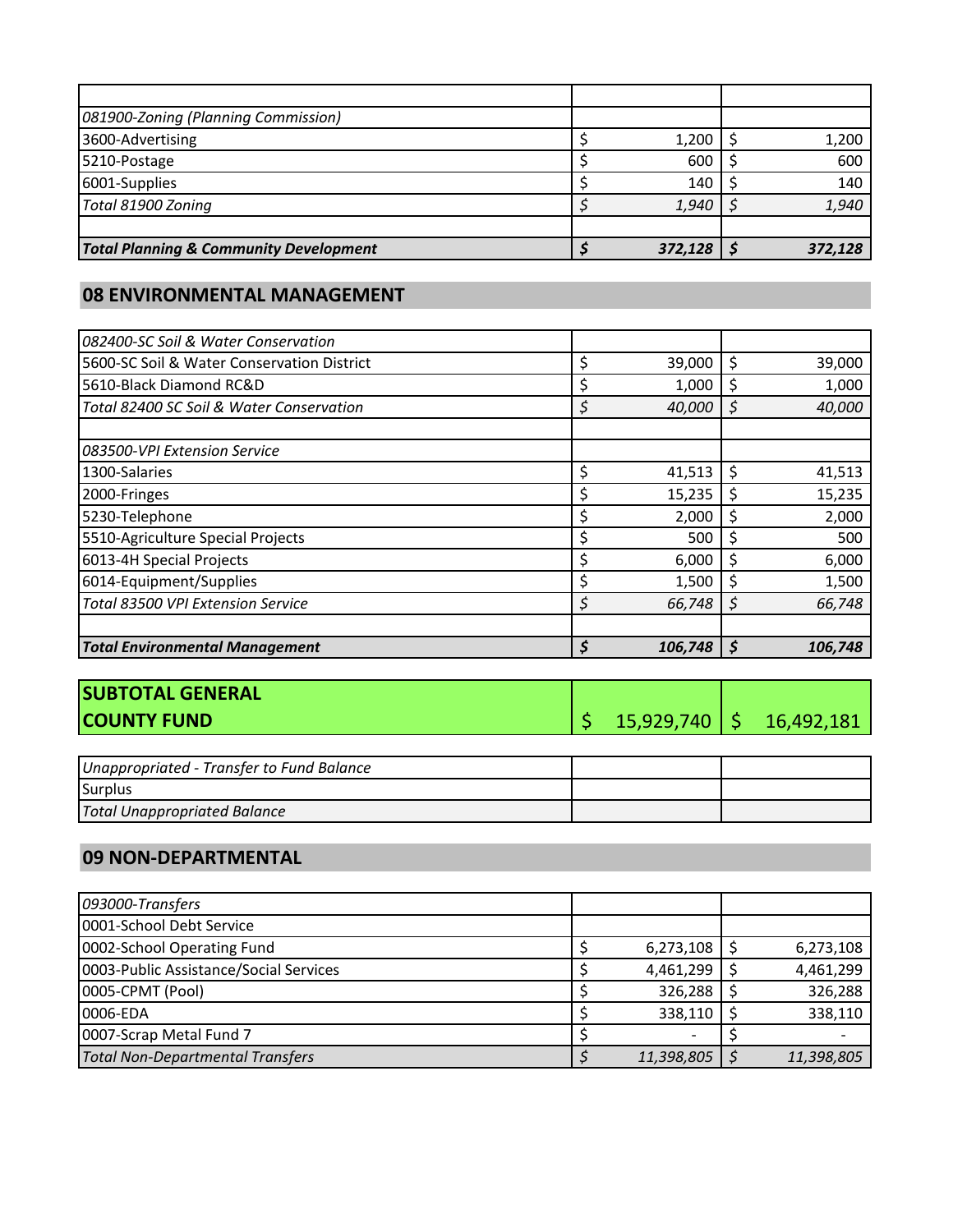| <b>10 CAPITAL PROJECTS</b>    |  |         |         |
|-------------------------------|--|---------|---------|
|                               |  |         |         |
| 095000-Capital Projects       |  |         |         |
| 8008-EDA Vehicle (financed)   |  | 1,515   | 1,515   |
| 8019-Burn Building Grant      |  | 480,000 | 480,000 |
| 8022-Munis Software           |  | 25,000  | 25,000  |
| 8023-RevCord Equipment        |  | 41,138  | 41,138  |
| <b>Total Capital Projects</b> |  | 547,653 | 547,653 |

| <b>GRAND TOTAL</b>         |                           |  |
|----------------------------|---------------------------|--|
| <b>GENERAL COUNTY FUND</b> | 27,876,198   \$28,438,639 |  |

| <b>REVENUE</b>                                |                                 |           |                         |           |
|-----------------------------------------------|---------------------------------|-----------|-------------------------|-----------|
|                                               |                                 |           |                         |           |
| <b>REVENUE FROM LOCAL SOURCES</b>             |                                 |           |                         |           |
| <b>General Property Taxes</b>                 |                                 |           |                         |           |
|                                               |                                 |           |                         |           |
| 11010-Real Property Taxes                     |                                 |           |                         |           |
| 0001-Current Taxes                            | \$                              | 9,645,680 | \$                      | 9,645,680 |
| 0002-Delinquent Taxes                         | $\overline{\boldsymbol{\zeta}}$ | 160,000   | $\overline{\xi}$        | 160,000   |
| 0003-Land Redemptions                         | \$                              | 160,000   | $\overline{\xi}$        | 160,000   |
| <b>Total Real PropertyTaxes</b>               | \$                              | 9,965,680 | $\overline{\mathsf{S}}$ | 9,965,680 |
| 11015-Minerals/U/Development                  |                                 |           |                         |           |
| 0001-Minerals                                 | \$                              | 13,000    | $\zeta$                 | 13,000    |
| Total Minerals/U/Development                  | $\overline{\xi}$                | 13,000    | $\overline{\xi}$        | 13,000    |
|                                               |                                 |           |                         |           |
| 11020-Public Service Corporation Taxes        |                                 |           |                         |           |
| 0003-Current Taxes                            | \$                              | 950,000   | \$                      | 950,000   |
| <b>Total Public Service Corporation Taxes</b> | $\overline{\mathsf{S}}$         | 950,000   | $\overline{\mathsf{S}}$ | 950,000   |
| 11030-Personal Property Taxes                 |                                 |           |                         |           |
| 0001-Current Personal Property Taxes          | \$                              | 1,460,475 | \$                      | 1,460,475 |
| 0002-Delinquent Personal Property Taxes       | \$                              | 75,000    | $\zeta$                 | 75,000    |
| 0003-Current Mobile Home Taxes                | \$                              | 98,600    | $\overline{\xi}$        | 98,600    |
| 0004-Delinquent Mobile Home Taxes             | \$                              | 7,000     | $\overline{\xi}$        | 7,000     |
| <b>Total Personal Property Taxes</b>          | \$                              | 1,641,075 | \$                      | 1,641,075 |
|                                               |                                 |           |                         |           |
| 11040-Machinery & Tools Taxes                 |                                 |           |                         |           |
| 0001-Current Machinery & Tools Taxes          | \$                              | 270,950   | $\zeta$                 | 270,950   |
| 0002-Delinquent Machinery & Tools Taxes       | \$                              | 2,000     | $\overline{\xi}$        | 2,000     |
| <b>Total Machinery &amp; Tools Taxes</b>      | $\overline{\xi}$                | 272,950   | $\overline{\xi}$        | 272,950   |
|                                               |                                 |           |                         |           |
|                                               |                                 |           |                         |           |
| 11050-Merchant's Capital Taxes                |                                 |           |                         |           |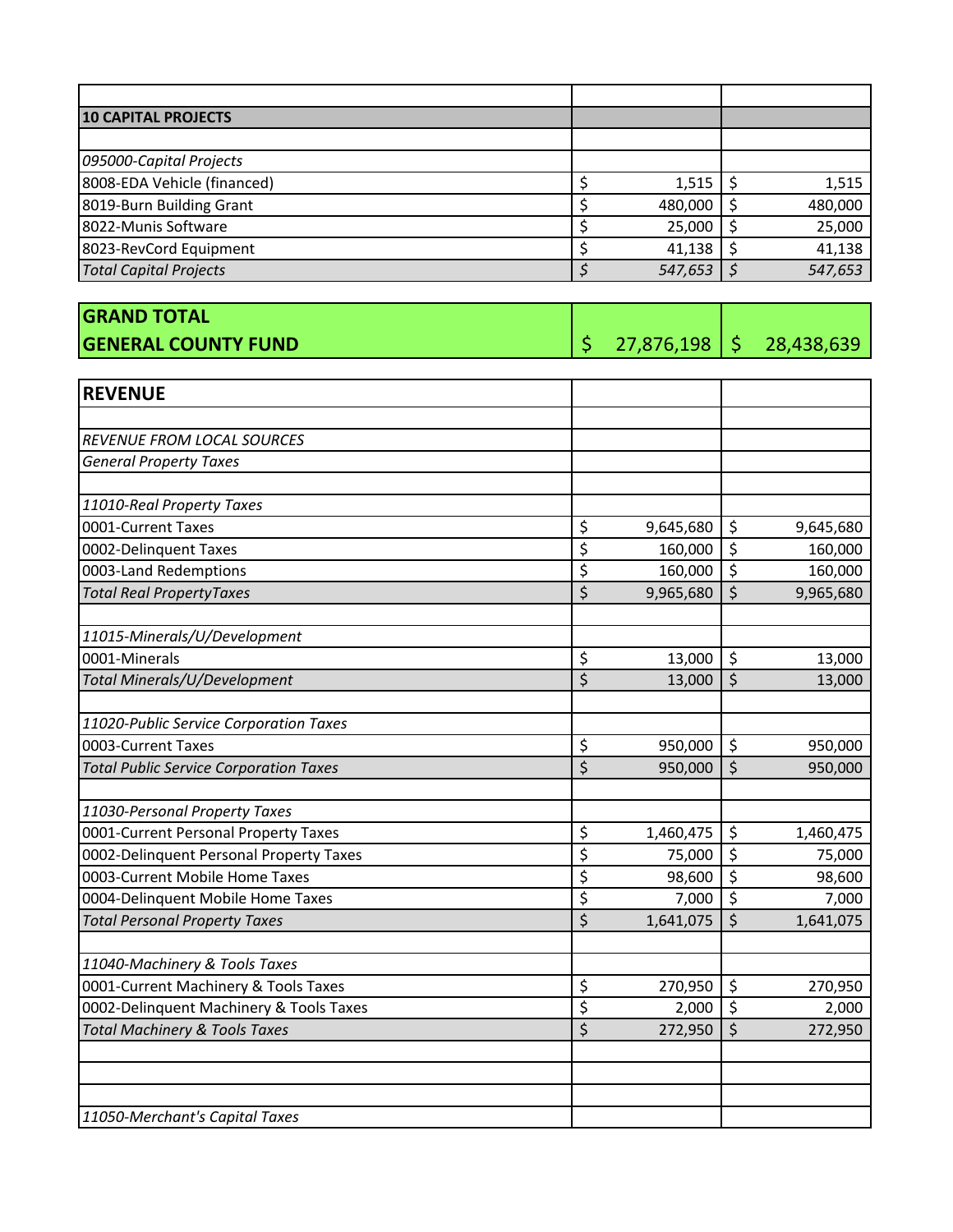| 0001-Current Merchant's Capital Taxes     | \$<br>210,816    | \$                 | 210,816    |
|-------------------------------------------|------------------|--------------------|------------|
|                                           |                  |                    |            |
| 0002-Delinquent Merchant's Capital Taxes  | \$<br>3,000      | \$                 | 3,000      |
| <b>Total Merchant's Capital Taxes</b>     | \$<br>213,816    | \$                 | 213,816    |
|                                           |                  |                    |            |
| 11060-Penalties & Interest                |                  |                    |            |
| 0001-Penalties                            | \$<br>105,000    | \$                 | 105,000    |
| 0002-Interest                             | \$<br>100,000    | \$                 | 100,000    |
| <b>Total Penalties &amp; Interest</b>     | \$<br>205,000    | \$                 | 205,000    |
|                                           |                  |                    |            |
| 11095-DMV Stops                           |                  |                    |            |
| 0001-DMV Stops                            | \$<br>28,000     | \$                 | 28,000     |
| <b>Total DMV Stops</b>                    | \$<br>28,000     | \$                 | 28,000     |
|                                           |                  |                    |            |
| <b>TOTAL LOCAL REVENUE</b>                | \$<br>13,289,521 | $\dot{\mathsf{S}}$ | 13,289,521 |
|                                           |                  |                    |            |
|                                           |                  |                    |            |
| <b>Other Local Taxes</b>                  |                  |                    |            |
| 12010-0001-Local Sales Taxes              | \$<br>1,840,256  | \$                 | 1,840,256  |
| 12010-0005-ATV/Moped Sales Taxes          | \$<br>3,500      | \$                 | 3,500      |
| 12020-0004-Utility Taxes-Electrical       | \$<br>390,000    | \$                 | 390,000    |
| 12020-0005-Communication Taxes            | \$<br>600,000    | \$                 | 600,000    |
| 12040-0001-Gross ReceiptsTax/Utility Cos. | \$<br>55,000     | \$                 | 55,000     |
|                                           |                  |                    |            |
| 12050-0001-Motor Vehicle License Taxes    | \$<br>449,350    | \$                 | 449,350    |
| 12070-0002-Local Tax on Wills             | \$<br>4,000      | \$                 | 4,000      |
| 12100-0001-Hotel/Motel Room Taxes         | \$<br>1,800      | \$                 | 1,800      |
| 12130-0001-Coal Severance Taxes           | \$<br>2,000      | \$                 | 2,000      |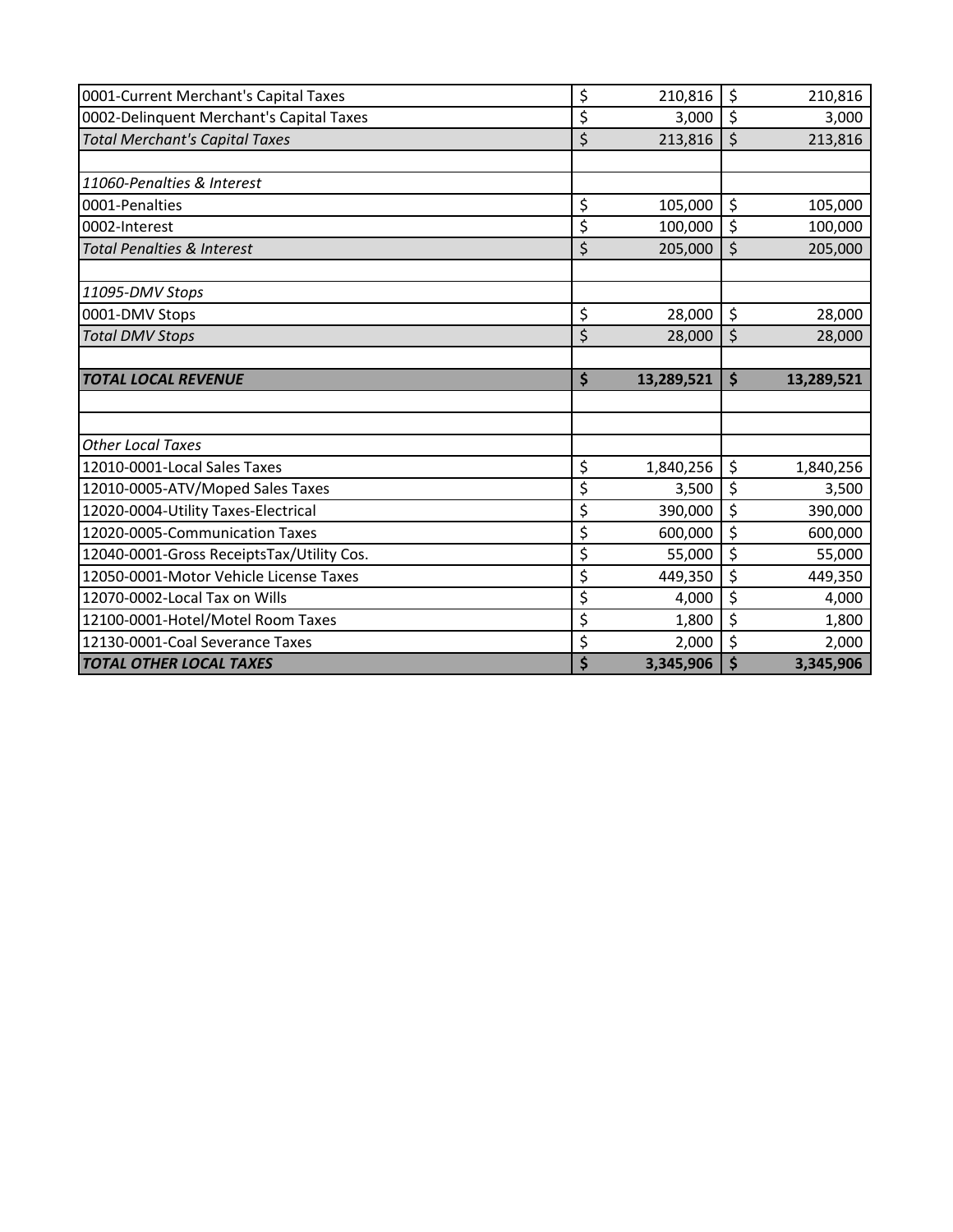| 13030-Permits/Privilege Fees/Regulatory Licenses |               |                         |         |
|--------------------------------------------------|---------------|-------------------------|---------|
| 0001-Sale of Dog Tags                            | \$<br>700     | \$                      | 700     |
| 0005-Transfer Fees                               | \$<br>800     | \$                      | 800     |
| 0009-Building Inspection Fees                    | \$<br>4,000   | \$                      | 4,000   |
| 0010-Zoning Permits                              | \$<br>1,500   | $\overline{\mathsf{S}}$ | 1,500   |
| 0011-Electrical Inspection Fees                  | \$<br>5,000   | \$                      | 5,000   |
| 0012-Manufactured Home Permit                    | \$<br>1,600   | \$                      | 1,600   |
| 0013-Plumbing Inspection Fees                    | \$<br>600     | $\overline{\mathsf{S}}$ | 600     |
| 0014-Mechanical Permits                          | \$<br>2,200   | \$                      | 2,200   |
| 0015-Filing Fees/Building/Plumbing               | \$<br>800     | \$                      | 800     |
| 0016-Re-inspection/Certificate of Occ            | \$<br>800     | \$                      | 800     |
| 0024-Erosion & Sediment Control Permits          | \$<br>1,800   | \$                      | 1,800   |
| 0025-Refuse Disposal/Collection Permits          | \$<br>300     | $\overline{\xi}$        | 300     |
| 0031-Permit Surcharge 1.75% Levy                 | \$<br>350     | \$                      | 350     |
| 0038-Swimming Pool Inspections                   | \$<br>50      | \$                      | 50      |
| 0039-Underground Tank Inspections                | \$<br>50      | \$                      | 50      |
| 0040-Above Ground Tank Inspections               | \$<br>500     | \$                      | 500     |
| 0043-Communication Tower Permit                  | \$<br>200     | \$                      | 200     |
| <b>TOTAL PERMITS/PRIV FEE/REG LIC</b>            | \$<br>21,250  | \$                      | 21,250  |
|                                                  |               |                         |         |
| 14010-Fines and Forfeitures                      |               |                         |         |
| 0003-Fines on Criminal & Traffic Cases           | \$<br>54,000  | \$                      | 54,000  |
| 0004-Jail Processing Fees                        | \$<br>1,200   | \$                      | 1,200   |
| 0008-202 Local Prosecutor                        | \$<br>1,200   | \$                      | 1,200   |
| 0010-Sheriff's Restitution                       | \$<br>800     | \$                      | 800     |
| <b>TOTAL FINES AND FORFEITURES</b>               | \$<br>57,200  | \$                      | 57,200  |
|                                                  |               |                         |         |
| Revenue from Use of Money                        |               |                         |         |
| 15010-0001-Interest on Bank Deposits             | \$<br>5,000   | \$                      | 5,000   |
| 15020-0001-Rental Property                       | \$<br>1,400   | \$                      | 1,400   |
| 15020-0010-Comm Svc Bldg Lease                   | \$<br>93,888  | \$                      | 93,888  |
| <b>TOTAL REVENUE FROM USE OF MONEY</b>           | \$<br>100,288 | $\ddot{\bm{\zeta}}$     | 100,288 |
|                                                  |               |                         |         |
| <b>Charges for Services</b>                      |               |                         |         |
| 16010-0005-Court Appointed Attny - County        | \$<br>1,000   | \$                      | 1,000   |
| 16010-0006-Blood Test/DNA Fee                    | \$<br>600     | \$                      | 600     |
| 16010-0007-Fingerprint Fees                      | \$<br>600     | \$                      | 600     |
| 16020-0001-Commonwealth's Atty Fees              | \$<br>4,000   | $\overline{\varsigma}$  | 4,000   |
| 16060-0002-Animal Adoption Fee                   | \$<br>5,000   | \$                      | 5,000   |
| 16080-0002-Landfill Disposal Fees/Chgs.          | \$<br>35,000  | \$                      | 35,000  |
| 16130-0001-Recreation Fees                       | \$<br>6,000   | \$                      | 6,000   |
| 16130-0002-Scott County Park Receipts            | \$<br>40,000  | \$                      | 40,000  |
| 16130-0004-Park Sales Tax                        | \$<br>1,600   | \$                      | 1,600   |
| <b>TOTAL CHARGES FOR SERVICES</b>                | \$<br>93,800  | \$                      | 93,800  |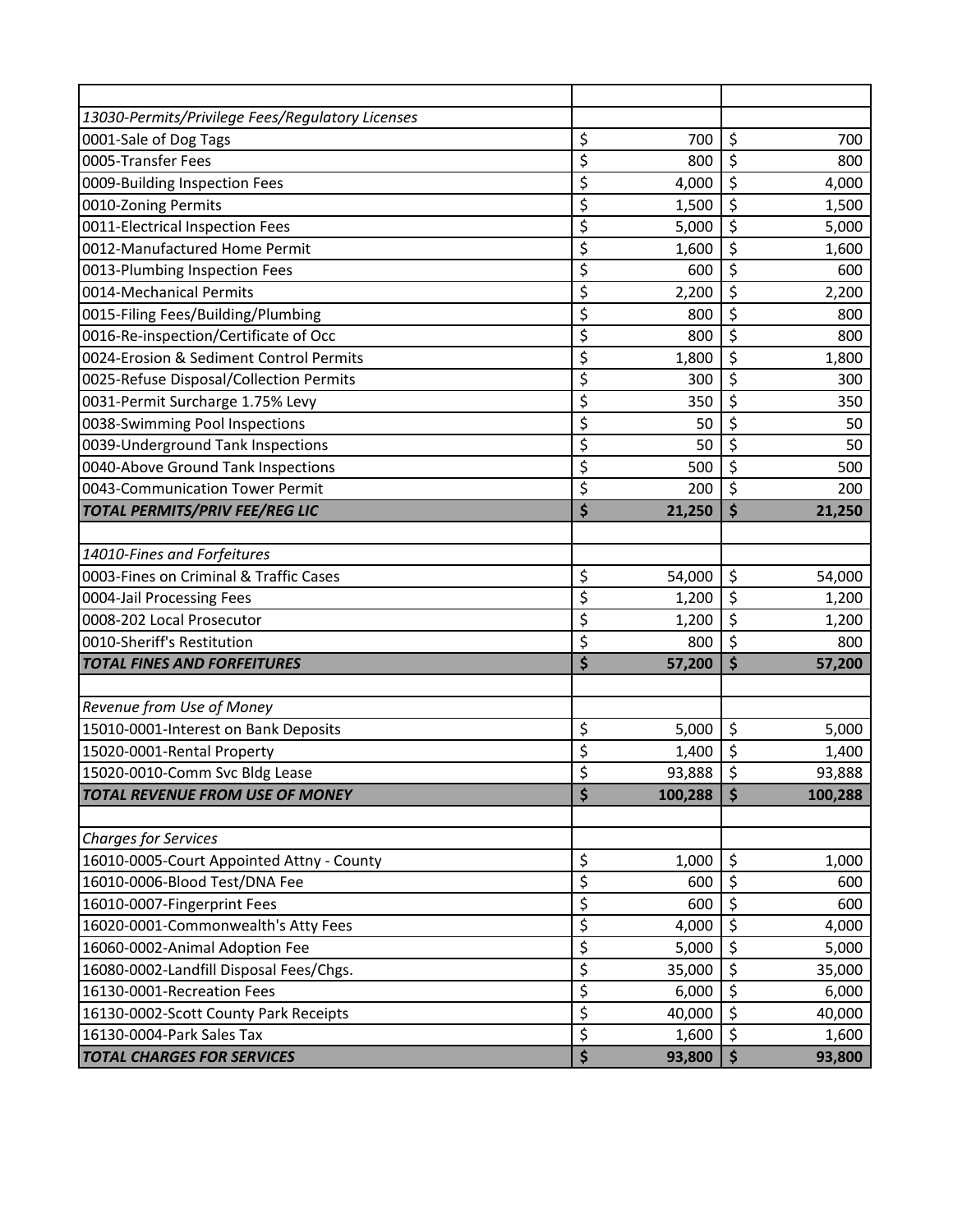| Miscellaneous Revenue                   |                                       |           |                         |           |
|-----------------------------------------|---------------------------------------|-----------|-------------------------|-----------|
| 18010-0001-Payment in Lieu of Taxes     | \$                                    | 91,500    | \$                      | 91,500    |
| 18990:                                  |                                       |           |                         |           |
| 0006-Sale of Salvage and Surplus        | \$                                    | 25,000    | \$                      | 25,000    |
| 0008-Circ. Ct. Clk/Copy Postage Reimb.  | \$                                    | 1,800     | \$                      | 1,800     |
| 0013-Misc. Reimbursements/Revenue       | \$                                    | 50,000    | \$                      | 50,000    |
| 0015-Recycling                          | \$                                    | 2,500     | \$                      | 2,500     |
| 0018-Scott County EDA                   | \$                                    | 35,000    | \$                      | 35,000    |
| 0019-Insurance Refund & Rebates         | \$                                    | 15,000    | \$                      | 15,000    |
| 0022-Reimb. School Resource officer     | \$                                    | 303,280   | \$                      | 303,280   |
| 0025-Road Name Signs Reimbursement      | \$                                    | 100       | \$                      | 100       |
| 0026-Reimb for Insurance Consultant     | \$                                    | 3,750     | \$                      | 3,750     |
| 0030-Reimb for IT employee              | \$                                    | 14,099    | \$                      | 14,099    |
| 0100-Transfer from Fund 2 (Deling Tax)  | \$                                    | 30,000    | \$                      | 30,000    |
| 0101-Sheriffs Office Fund Contribution  | \$                                    | 22,997    | \$                      | 22,997    |
| 0102-Transfer from Fund 17 (Comm Attny) | \$                                    | 50,000    | \$                      | 50,000    |
| 0137-Transfer from Fund 37 (CWP)        | \$                                    | 60,000    | \$                      | 60,000    |
| <b>TOTAL MISCELLANEOUS REVENUE</b>      | \$                                    | 705,026   | \$                      | 705,026   |
|                                         |                                       |           |                         |           |
| REVENUE FROM COMMONWEALTH               |                                       |           |                         |           |
|                                         |                                       |           |                         |           |
| Non-Categorical Aid                     |                                       |           |                         |           |
| 22010:                                  |                                       |           |                         |           |
| 0005-Mobile Home Titling Taxes          | \$                                    | 45,000    | \$                      | 45,000    |
| 0006-Tax on Deeds                       | \$                                    | 18,000    | \$                      | 18,000    |
| 0008-Rolling Stock Taxes                | \$                                    | 130,000   | $\overline{\mathsf{S}}$ | 130,000   |
| 0009-PPTRA Block Grant                  | \$                                    | 734,025   | \$                      | 734,025   |
| <b>Total Non-Categorical Aid</b>        | \$                                    | 927,025   | \$                      | 927,025   |
|                                         |                                       |           |                         |           |
| <b>Share of Expenses</b>                |                                       |           |                         |           |
| 23010-0001-Commonwealth's Attorney      | \$                                    | 482,750   | $\zeta$                 | 482,750   |
| 23020-0001-Sheriff                      | \$                                    | 1,563,030 | \$                      | 1,563,030 |
| 23030-0001-Commissioner of the Revenue  | \$                                    | 139,237   | \$                      | 139,237   |
| 23040-0001-Treasurer                    | \$                                    | 118,223   | \$                      | 118,223   |
|                                         |                                       |           |                         |           |
| 23060-0001-Registrar/Electoral Board    | \$                                    | 78,934    | \$                      | 78,934    |
| 23070-0001-Clerk of Court               | \$<br>$\overline{\boldsymbol{\zeta}}$ | 382,334   | \$                      | 382,334   |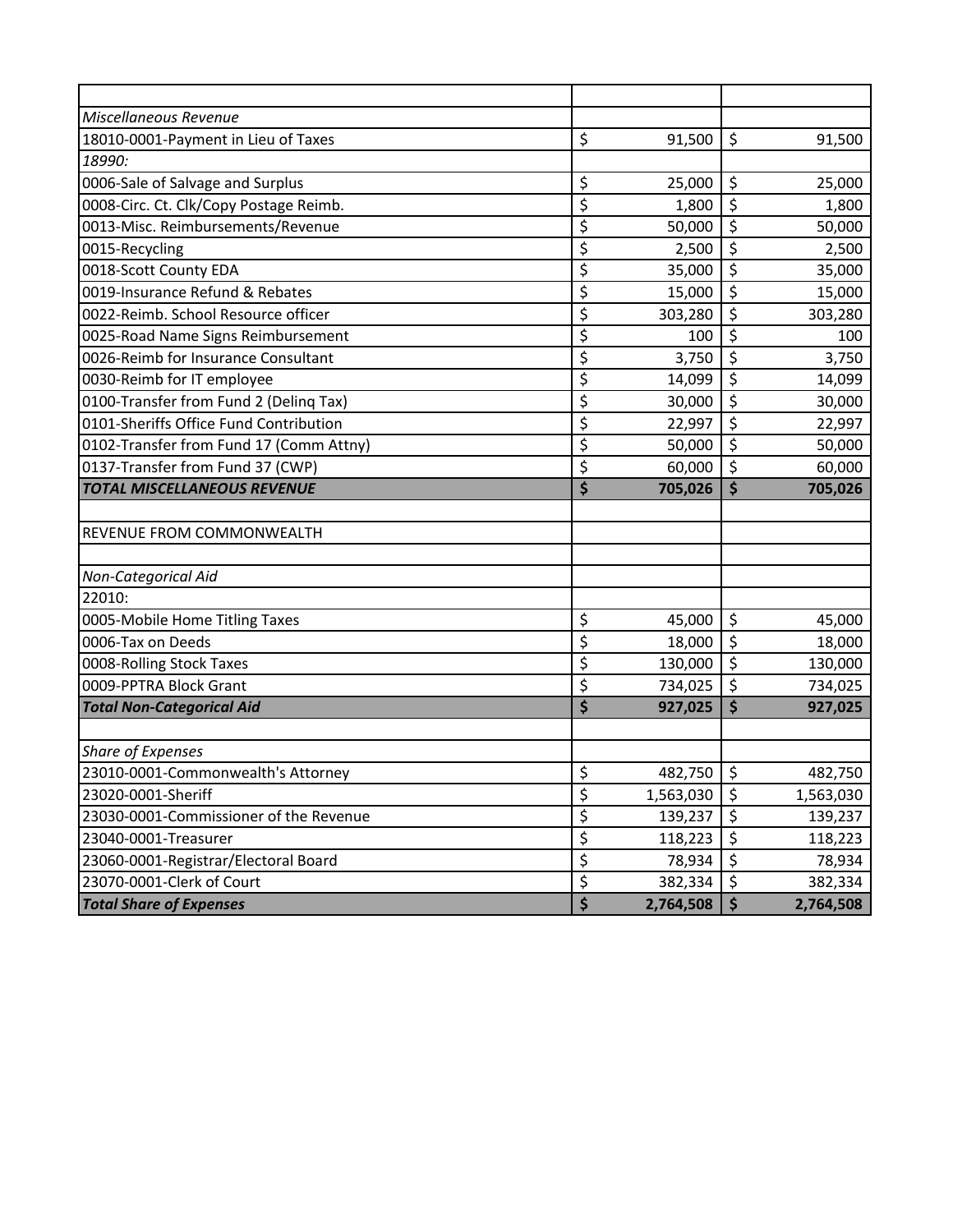| Categorical Aid (Grants)                |                  |                  |
|-----------------------------------------|------------------|------------------|
| 24010-0002-Public Assistance            | \$<br>3,879,160  | \$<br>3,879,160  |
| 24040:                                  |                  |                  |
| 0007-Litter Control Grant               | \$<br>10,000     | \$<br>10,000     |
| 0012-Fire Program                       | \$<br>70,000     | \$<br>70,000     |
| 0018-Victim Witness Grant               | \$<br>96,292     | \$<br>96,292     |
| 0037-VAW Outreach Grant                 | \$<br>27,544     | \$<br>27,544     |
| 0038-Four for Life Grant                | \$<br>21,000     | \$<br>21,000     |
| 0040-LEMPG Grant                        | \$<br>13,810     | \$<br>13,810     |
| 0055-Domestic Violence Grant            | \$<br>45,000     | \$<br>45,000     |
| 0062-Operation Safe Schools             | \$<br>253,032    | \$<br>253,032    |
| 0069-Burn Building Grant                | \$<br>480,000    | \$<br>480,000    |
| <b>Total Categorical Aid (Grants)</b>   | \$<br>4,895,838  | \$<br>4,895,838  |
|                                         |                  |                  |
| <b>Transfer From General Fund</b>       |                  |                  |
| 19020-0001-Unappropriated Surplus       | \$<br>1,675,836  | \$<br>2,238,277  |
| <b>Total Transfer from General Fund</b> | \$<br>1,675,836  | \$<br>2,238,277  |
|                                         |                  |                  |
| <b>TOTAL GENERAL FUND REVENUE</b>       | \$<br>27,876,198 | \$<br>28,438,639 |
|                                         |                  |                  |
| <b>Revenue - Expenditures =</b>         | \$               | \$<br>(0)        |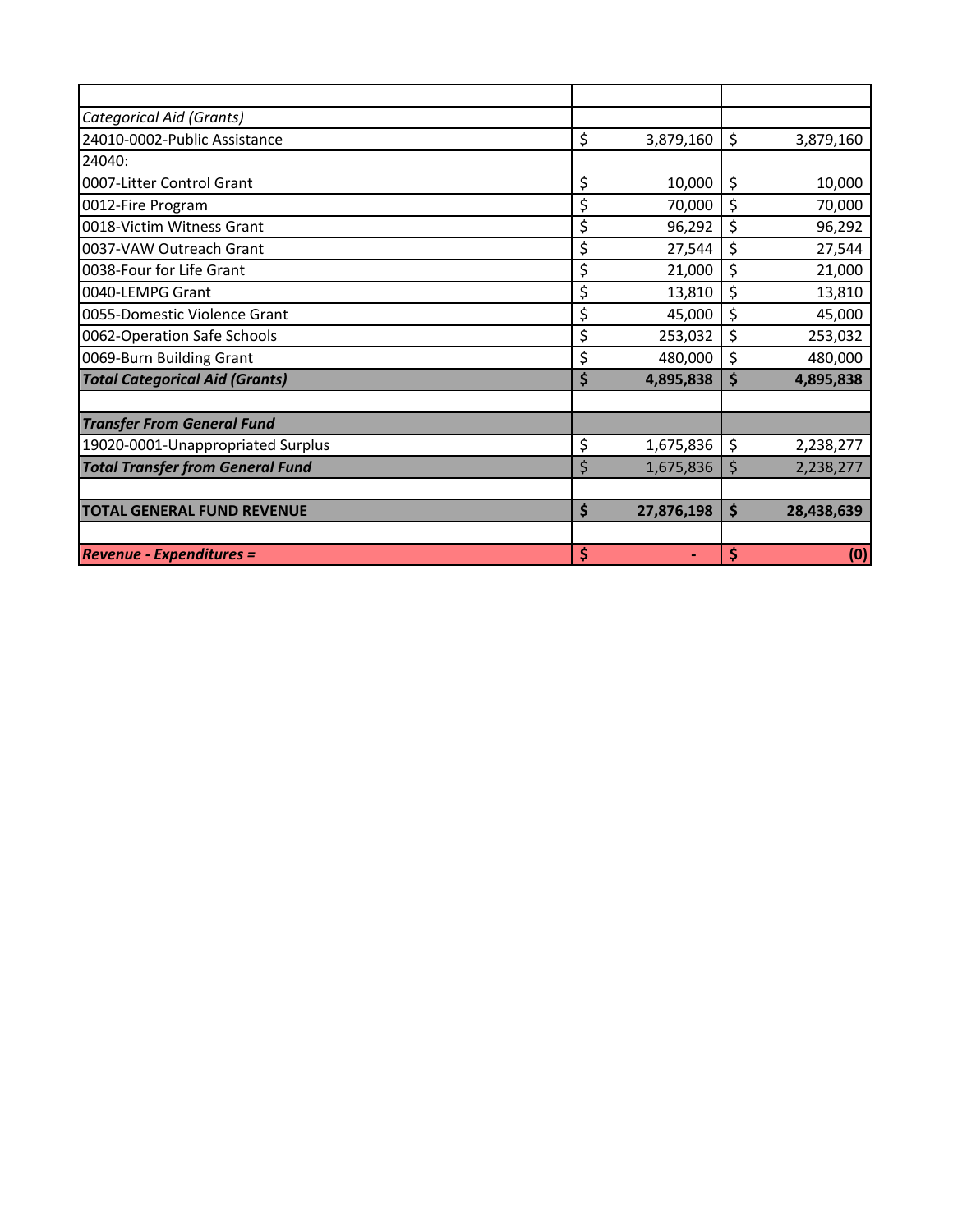| <b>SPECIAL FUNDS</b>                     |              |                          |        |
|------------------------------------------|--------------|--------------------------|--------|
|                                          |              |                          |        |
| 02-Delinquent Tax Litigation             |              |                          |        |
| <b>EXPENDITURES</b>                      |              |                          |        |
| 12210-3100-Administrative Services       | \$<br>43,118 | $\zeta$                  | 43,118 |
|                                          |              |                          |        |
| <b>REVENUE</b>                           |              |                          |        |
| 19020-0001-Unappropriated Amount         | \$<br>43,118 | $\zeta$                  | 43,118 |
|                                          |              |                          |        |
| 07-Excess Scrap Metal Funds              |              |                          |        |
| <b>EXPENDITURES</b>                      |              |                          |        |
| 43200-5600 Miscellaneous                 | \$<br>38,336 | \$                       | 38,336 |
| <b>REVENUE</b>                           |              |                          |        |
| 19020-0001-Unappropriated Balance        | \$<br>38,336 | \$                       | 38,336 |
| 18990-0006-Excess Sale-Scrap Metal Funds | \$           | \$                       |        |
| <b>Total Revenue</b>                     | \$<br>38,336 | $\zeta$                  | 38,336 |
|                                          |              |                          |        |
| 9-Courthouse Maintenance/Construction    |              |                          |        |
| <b>EXPENDITURES</b>                      |              |                          |        |
| 43600-3330 Maintenance & Construction    | \$<br>72,194 | \$                       | 72,194 |
| <b>Total Expenses</b>                    | \$<br>72,194 | $\overline{\mathcal{S}}$ | 72,194 |
|                                          |              |                          |        |
| <b>REVENUE</b>                           |              |                          |        |
| 19020-0002-Unappropriate Balance         | \$<br>72,194 | $\zeta$                  | 72,194 |
| 11-Courthouse Security                   |              |                          |        |
| <b>EXPENDITURES</b>                      |              |                          |        |
| 31200:                                   |              |                          |        |
| 1100-Salaries                            | \$<br>25,200 | $\zeta$                  | 25,200 |
| 2100-Employer's FICA                     | \$<br>4,800  | \$                       | 4,800  |
| 2600-Unemployment Insurance              | \$           | \$                       |        |
| 5840-Contingency                         | \$<br>32,868 | \$                       | 32,868 |
| 6011-Uniforms                            | \$           | \$                       |        |
| <b>Total Expenditures</b>                | \$<br>62,868 | \$                       | 62,868 |
|                                          |              |                          |        |
| <b>REVENUE</b>                           |              |                          |        |
| 14010:                                   |              |                          |        |
| 19020-0001-Unappropriate Balance         | \$<br>14,868 | \$                       | 14,868 |
| 0005-Courthouse Security Fees            | \$<br>48,000 | \$                       | 48,000 |
| <b>Total Revenue</b>                     | \$<br>62,868 | \$                       | 62,868 |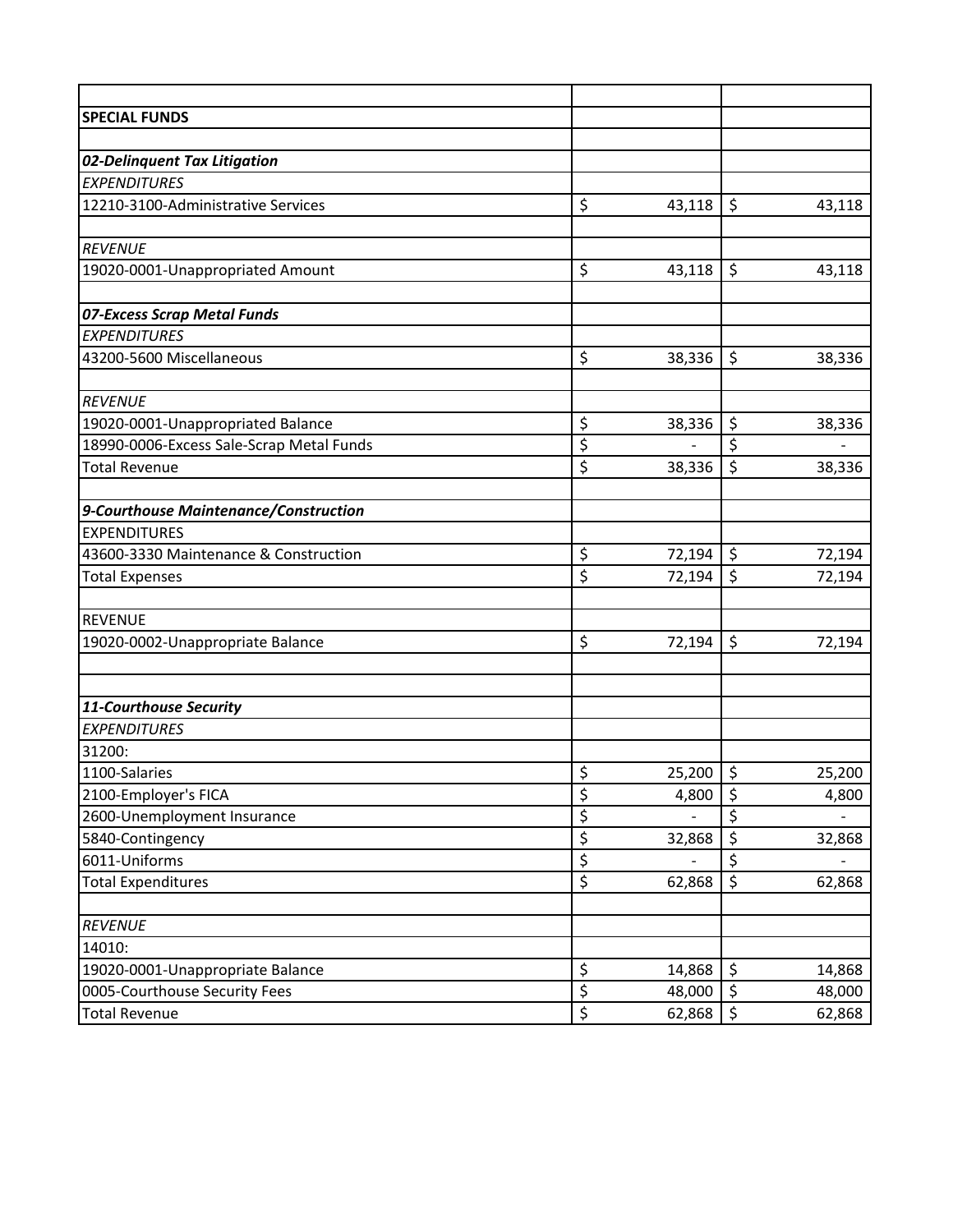| 12-Coal & Road Tax Fund                           |              |                         |        |
|---------------------------------------------------|--------------|-------------------------|--------|
| <b>EXPENDITURES</b>                               |              |                         |        |
| 41500-5600-Coal & Road Tax Expenses               | \$<br>41,904 | \$                      | 41,904 |
|                                                   |              |                         |        |
| <b>REVENUE</b>                                    |              |                         |        |
| 19020-0001 Unappropriated Funds                   | \$<br>41,904 | \$                      | 41,904 |
|                                                   |              |                         |        |
| <b>16-Law Library Fund</b>                        |              |                         |        |
| <b>EXPENDITURES</b>                               |              |                         |        |
| 21800-6012-Dues/Subscr/Books/Periodical           | \$<br>8,737  | \$                      | 8,737  |
|                                                   |              |                         |        |
| <b>REVENUE</b>                                    |              |                         |        |
| 19020-0001-Unappropriated Balance                 | \$<br>8,737  | \$                      | 8,737  |
| 16101-0004-Receipts-Court Filing Costs            |              |                         |        |
| <b>Total Revenue</b>                              | \$<br>8,737  | \$                      | 8,737  |
|                                                   |              |                         |        |
| 17-Court-Ordered Restitution                      |              |                         |        |
| <b>EXPENDITURES</b>                               |              |                         |        |
| 22100:                                            |              |                         |        |
| 0001-Transfer to General Fund                     | \$<br>50,000 | \$                      | 50,000 |
| 8102-Capital Outlay/Equipment                     | \$<br>41,350 | \$                      | 41,350 |
| <b>Total Expenditures</b>                         | \$<br>91,350 | $\overline{\mathsf{S}}$ | 91,350 |
|                                                   |              |                         |        |
| <b>REVENUE</b>                                    |              |                         |        |
| 19020-0001-Unappropriated Funds                   | \$<br>91,350 | \$                      | 91,350 |
|                                                   |              |                         |        |
| 18-Commonwealth's Attorney Forfeiture Equity Fund |              |                         |        |
| <b>EXPENDITURES</b>                               |              |                         |        |
| 22100-5600 Miscellaneous Expenses                 | \$<br>15,116 | \$                      | 15,116 |
|                                                   |              |                         |        |
| <b>REVENUE</b>                                    |              |                         |        |
| 24040-0061-Unappropriated Balance                 | \$<br>15,116 | \$                      | 15,116 |
|                                                   |              |                         |        |
| 27-Forfeited Asset Seizure Fund-Com Atty          |              |                         |        |
| <b>EXPENDITURES</b>                               |              |                         |        |
| 22100-8102-Comm Atty Fed Assets Exp.              | \$<br>45,384 | \$                      | 45,384 |
|                                                   |              |                         |        |
| <b>REVENUE</b>                                    |              |                         |        |
| 24040:                                            |              |                         |        |
| 24040-0002-Unappropriated Balance                 | \$<br>45,384 | \$                      | 45,384 |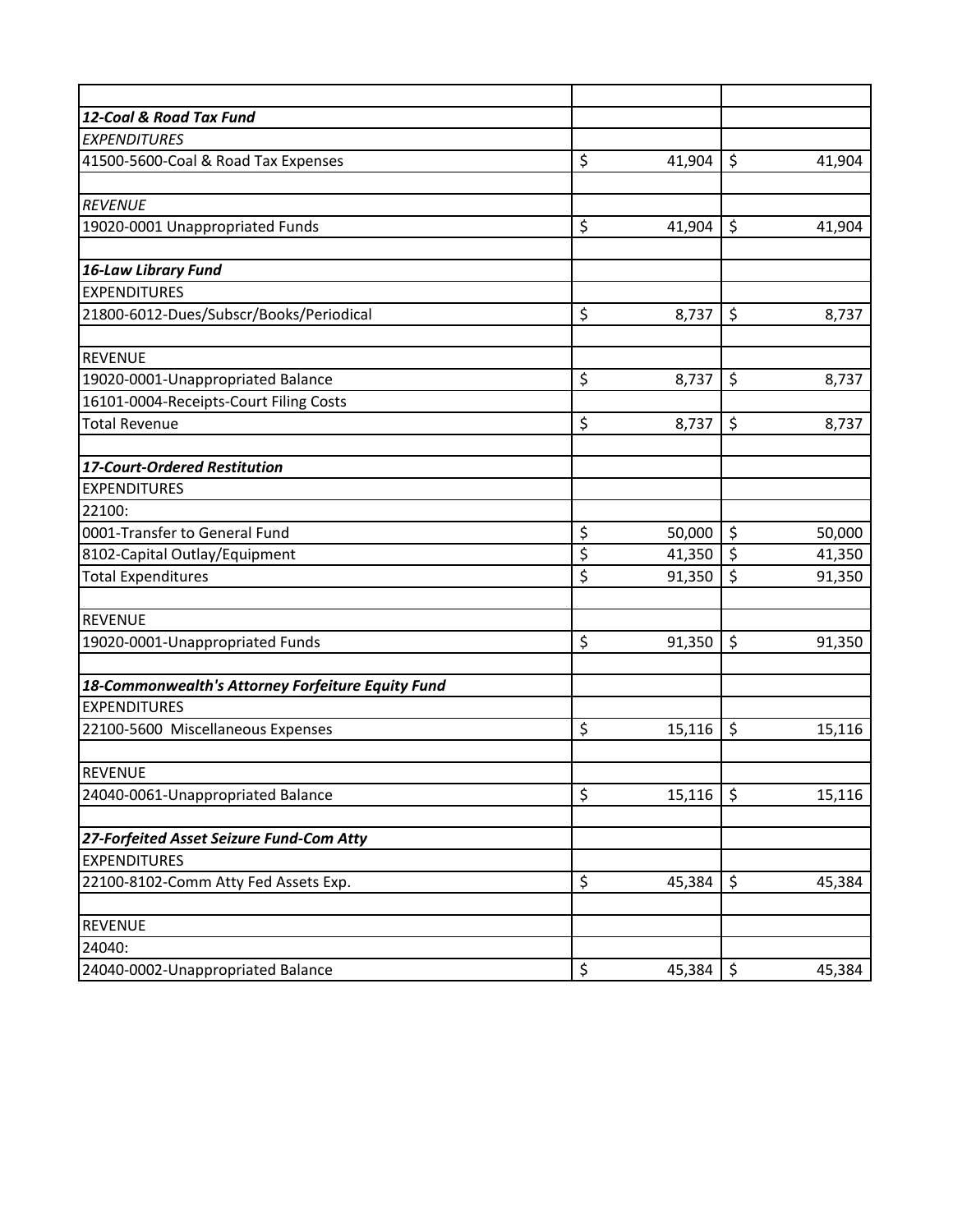| 29-Technology Trust Fund                           |                        |           |                 |
|----------------------------------------------------|------------------------|-----------|-----------------|
| <b>EXPENDITURES</b>                                |                        |           |                 |
| 21655:                                             |                        |           |                 |
| 21655-8102-Capital Outlay-Office Equipment         | \$                     | 16,688    | \$<br>41,794    |
|                                                    |                        |           |                 |
| <b>REVENUE</b>                                     |                        |           |                 |
| 21655:                                             |                        |           |                 |
| 21655-0001-Unappropriated Balance                  | \$                     | 16,688    | \$<br>41,794    |
|                                                    |                        |           |                 |
| <b>32-CARES Act Funding</b>                        |                        |           |                 |
| <b>EXPENDITURES</b>                                |                        |           |                 |
| 11010:                                             |                        |           |                 |
| 1100-Salaries                                      |                        |           |                 |
| 2100-Employer's FICA                               |                        |           |                 |
| 6002-Cleaning Supplies                             | \$                     | 20,000    | \$<br>20,000    |
| 6060-Protective Equipment                          | \$                     | 20,000    | \$<br>20,000    |
| 8102-Capital Outlay                                | \$                     | 889,795   | \$<br>889,795   |
| 81600-5600 - Disaster Recovery Small Business Fund |                        |           |                 |
| 99000-5605 - EDA                                   |                        |           |                 |
| 99000-5610 - VDH                                   |                        |           |                 |
| 99000-5615 - Fire Departments                      |                        |           |                 |
| 99000-5620 - Rescue Squads                         |                        |           |                 |
| 99000-5625 - Town of Gate City                     |                        |           |                 |
| 99000-5630 - Town of Weber City                    |                        |           |                 |
| 99000-5635 - Social Services                       |                        |           |                 |
| 99000-5640 - Town of Clinchport                    |                        |           |                 |
| 99000-5645 - Town of Duffield                      |                        |           |                 |
| 99000-5650 - Town of Dungannon                     |                        |           |                 |
| 99000-5655 - Town of Nicklesville                  |                        |           |                 |
| <b>Total Expenditures</b>                          | \$                     | 929,795   | \$<br>929,795   |
|                                                    |                        |           |                 |
| <b>REVENUE</b>                                     |                        |           |                 |
| 000100:                                            |                        |           |                 |
| 0001-Unappropriated Balance                        | \$                     | 929,795   | \$<br>929,795   |
|                                                    |                        |           |                 |
| 35 - American Rescue Recovery Plan                 |                        |           |                 |
| <b>EXPENDITURES</b>                                |                        |           |                 |
| 11010:                                             |                        |           |                 |
| 1100-Salaries                                      |                        |           |                 |
| 2100-Employer's FICA                               |                        |           |                 |
| 6002-Cleaning Supplies                             |                        |           |                 |
| 6060-Protective Equipment                          |                        |           |                 |
| 8102-Capital Outlay                                | \$                     | 4,188,943 | \$<br>4,188,943 |
| <b>Total Expenditures</b>                          | $\overline{\varsigma}$ | 4,188,943 | \$<br>4,188,943 |
|                                                    |                        |           |                 |
|                                                    |                        |           |                 |
| <b>REVENUE</b>                                     |                        |           |                 |
|                                                    |                        |           |                 |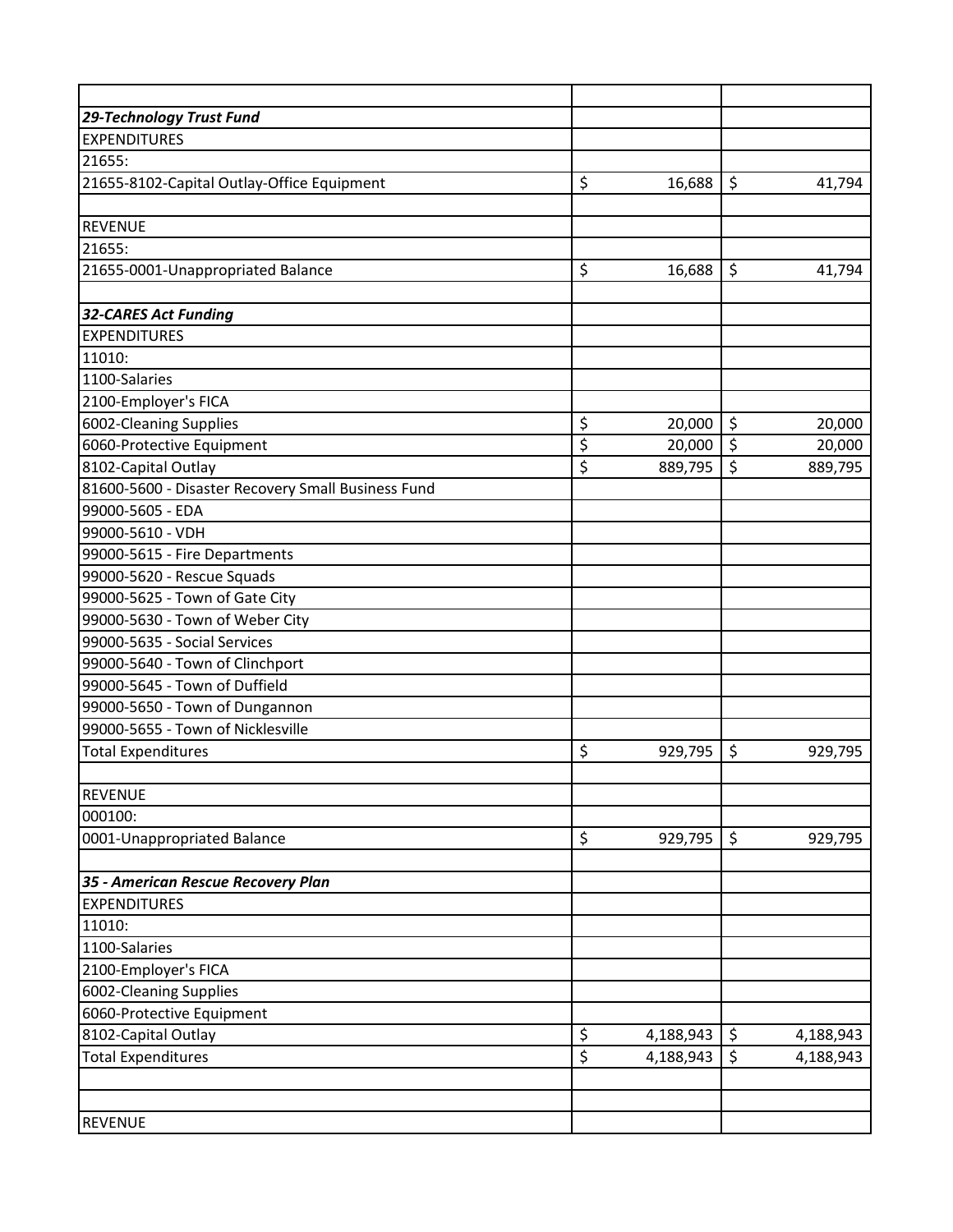| 000100:                               |                 |                          |           |
|---------------------------------------|-----------------|--------------------------|-----------|
| 0001-Unappropriated Balance           | \$<br>4,188,943 | \$                       | 4,188,943 |
|                                       |                 |                          |           |
| <b>37-Community Work Program</b>      |                 |                          |           |
| <b>EXPENDITURES</b>                   |                 |                          |           |
| 22100:                                |                 |                          |           |
| 0001 - Transfer to General Fund       | \$<br>60,000    | \$                       | 60,000    |
| 3100 - Administrative Expenses        |                 |                          |           |
| 5600 - Miscellaneous Expenses         | \$<br>184,628   | \$                       | 184,628   |
| 6001 - Office Supplies                |                 |                          |           |
| <b>Total Expenditures</b>             | \$<br>244,628   | \$                       | 244,628   |
|                                       |                 |                          |           |
| <b>REVENUE:</b>                       |                 |                          |           |
| 14010-0001 Participant Fees           | \$<br>90,000    | \$                       | 90,000    |
| 19020-0001 Unappropriated Amount      | \$<br>154,628   | $\overline{\mathcal{S}}$ | 154,628   |
| <b>Total Revenue</b>                  | \$<br>244,628   | \$                       | 244,628   |
| <b>38-Capital Projects Fund</b>       |                 |                          |           |
| <b>EXPENDITURES</b>                   |                 |                          |           |
| 95000:                                |                 |                          |           |
| 8001-Fire Training Facility           | \$<br>250,000   | \$                       | 250,000   |
| <b>Total Expenditures</b>             | \$<br>250,000   | \$                       | 250,000   |
| <b>REVENUE</b>                        |                 |                          |           |
| 19020:                                |                 |                          |           |
| 0001-Unappropriated Balance           | \$<br>250,000   | \$                       | 250,000   |
| <b>Total Revenue</b>                  | \$<br>250,000   | $\overline{\xi}$         | 250,000   |
| 42-Motor Vehicle Violation Fund       |                 |                          |           |
| <b>EXPENDITURES</b>                   |                 |                          |           |
| 31200:                                |                 |                          |           |
| 1100-Salaries                         | \$<br>9,700     | \$                       | 9,700     |
| 2100-Empoyer's FICA                   | \$<br>800       | \$                       | 800       |
| 2400-Employers Cost of Life Insurance | \$<br>410       | \$                       | 410       |
| 3180-Court Appointed                  |                 |                          |           |
| 5230-Telephone                        |                 |                          |           |
| 8102-Capital Outlay                   |                 |                          |           |
| <b>Total Expenditures</b>             | \$<br>10,910    | $\zeta$                  | 10,910    |
| <b>REVENUE</b>                        |                 |                          |           |
| 14010:                                |                 |                          |           |
| 14010-0001-Unappropriated Balance     | \$<br>10,910    | $\zeta$                  | 10,910    |
| 0006-Motor Vehicle Fines              |                 |                          |           |
| <b>Total Revenue</b>                  | \$<br>10,910    | $\zeta$                  | 10,910    |
| 45-VA Wireless Grant                  |                 |                          |           |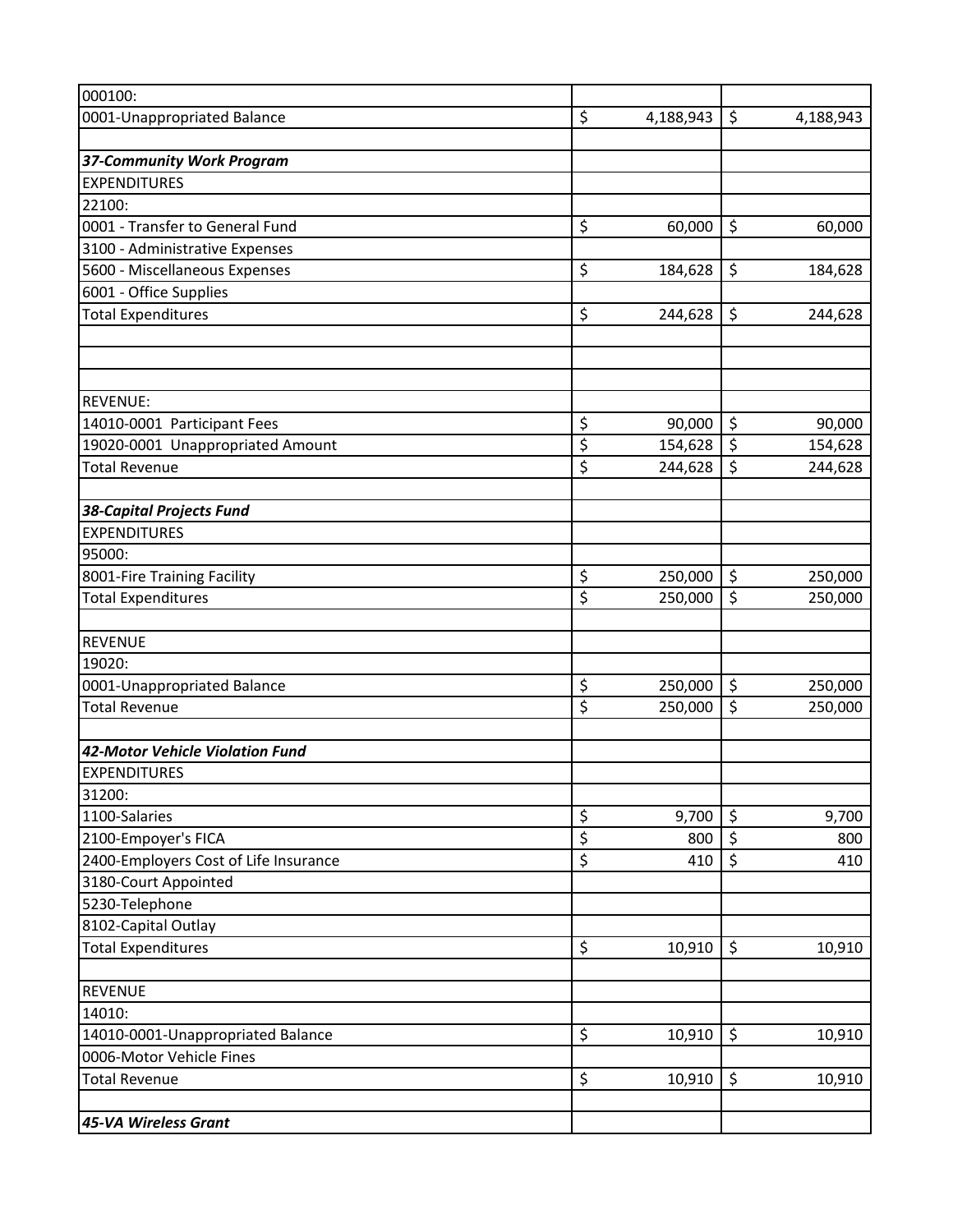| <b>EXPENDITURES</b>                  |               |               |
|--------------------------------------|---------------|---------------|
| 31410:                               |               |               |
| 1100-Salaries                        | \$<br>25,000  | \$<br>25,000  |
| 2100-FICA                            | \$<br>2,000   | \$<br>2,000   |
| 3100-Professional Services           | \$<br>14,099  | \$<br>14,099  |
| 5230-Telephone                       | \$<br>1,200   | \$<br>1,200   |
| 8102-Capital Outlay-Office Equipment | \$<br>112,488 | \$<br>112,488 |
| <b>Total Expenditures</b>            | \$<br>154,787 | \$<br>154,787 |
| <b>REVENUE</b>                       |               |               |
| 24040:                               |               |               |
| 24040-0001-Unappropriated Balance    | \$<br>82,787  | \$<br>82,787  |
| 0002-VA Wireless Grant               | \$<br>72,000  | \$<br>72,000  |
| <b>Total Revenue</b>                 | \$<br>154,787 | \$<br>154,787 |
| 46-Concealed Weapons Permit Fund     |               |               |
| <b>EXPENDITURES</b>                  |               |               |
| 31600:                               |               |               |
| 1100-Salaries                        | \$<br>18,000  | \$<br>18,000  |
| 2100-FICA                            | \$<br>1,400   | \$<br>1,400   |
| 2210-VRS                             | \$<br>4,000   | \$<br>4,000   |
| 8102-Capital Outlay                  |               |               |
| <b>Total Expenditures</b>            | \$<br>23,400  | \$<br>23,400  |
|                                      |               |               |